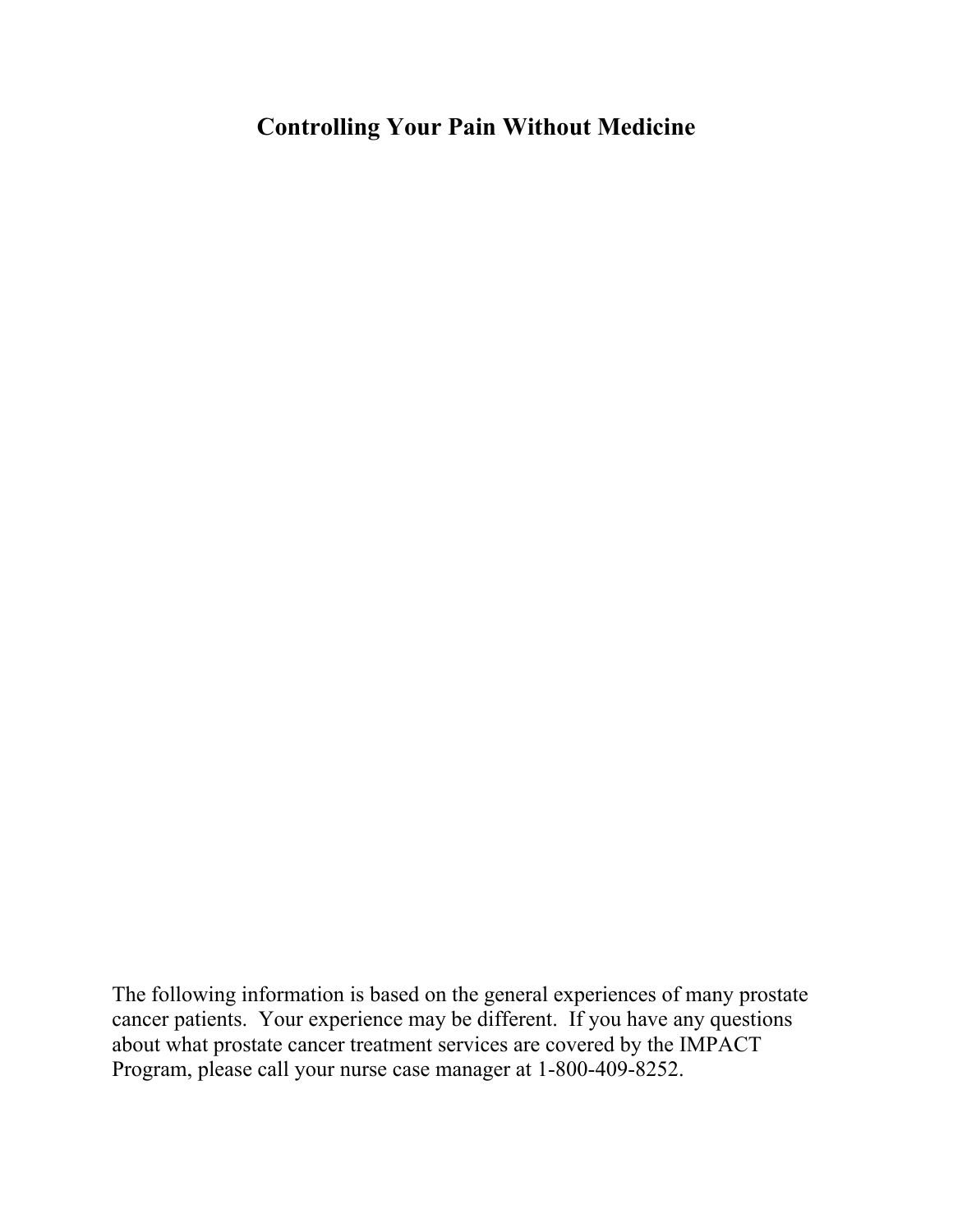## **Table of Contents**

| How Can I Manage My Prostate Cancer Pain Without Medicine        |
|------------------------------------------------------------------|
|                                                                  |
|                                                                  |
| Things You Should Know Before Using Relaxation To Relieve Your   |
|                                                                  |
|                                                                  |
|                                                                  |
|                                                                  |
| Things You Should Know Before Using Imagery To Relieve Your      |
|                                                                  |
| Distraction                                                      |
|                                                                  |
|                                                                  |
| Things You Should Know Before Using Distraction To Relieve Your  |
|                                                                  |
|                                                                  |
|                                                                  |
|                                                                  |
| Things You Should Know Before Using Cold or Heat To Relieve Your |
|                                                                  |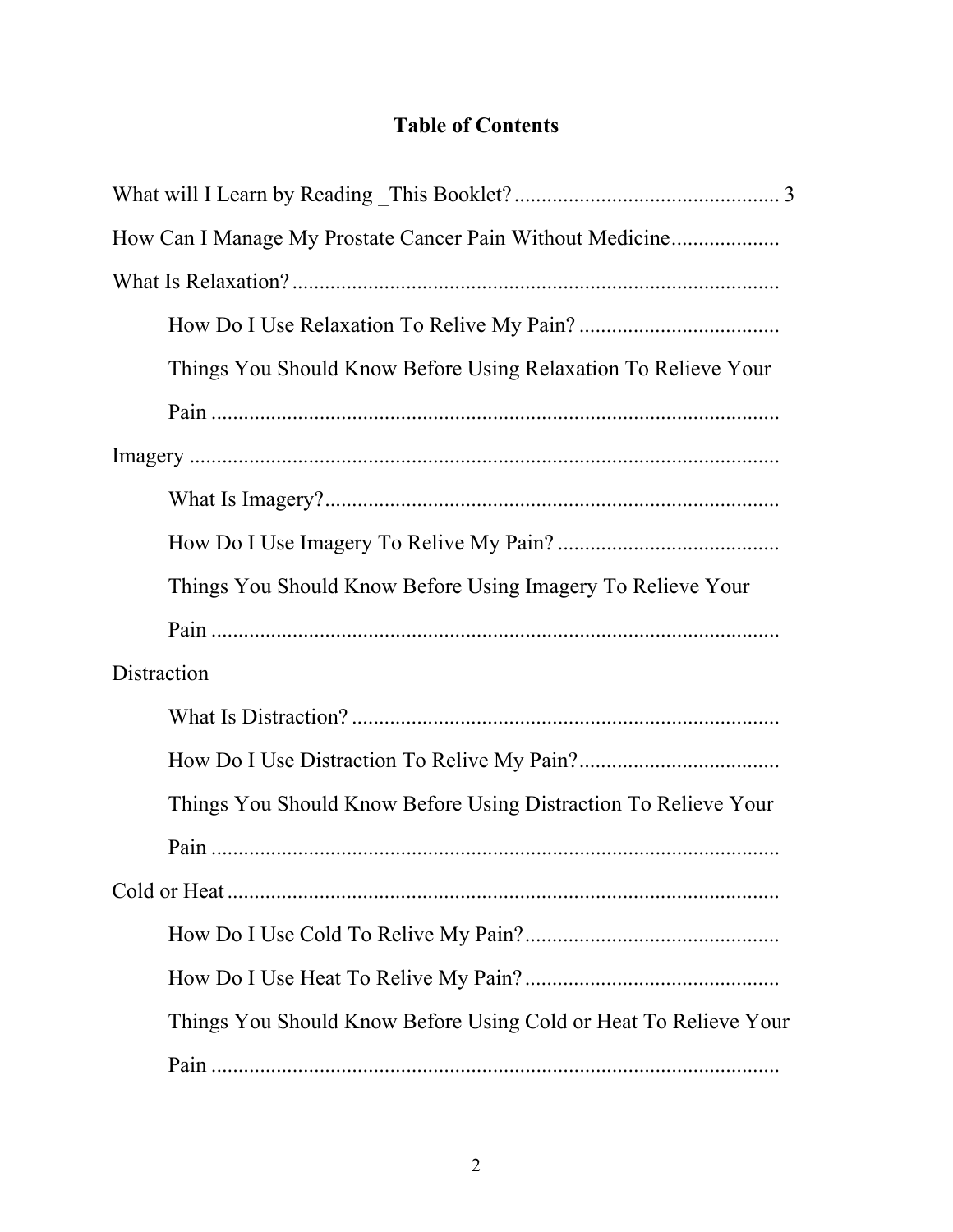| Things You Should Remember About Relieving Pain Without Medications |
|---------------------------------------------------------------------|
|                                                                     |
|                                                                     |
|                                                                     |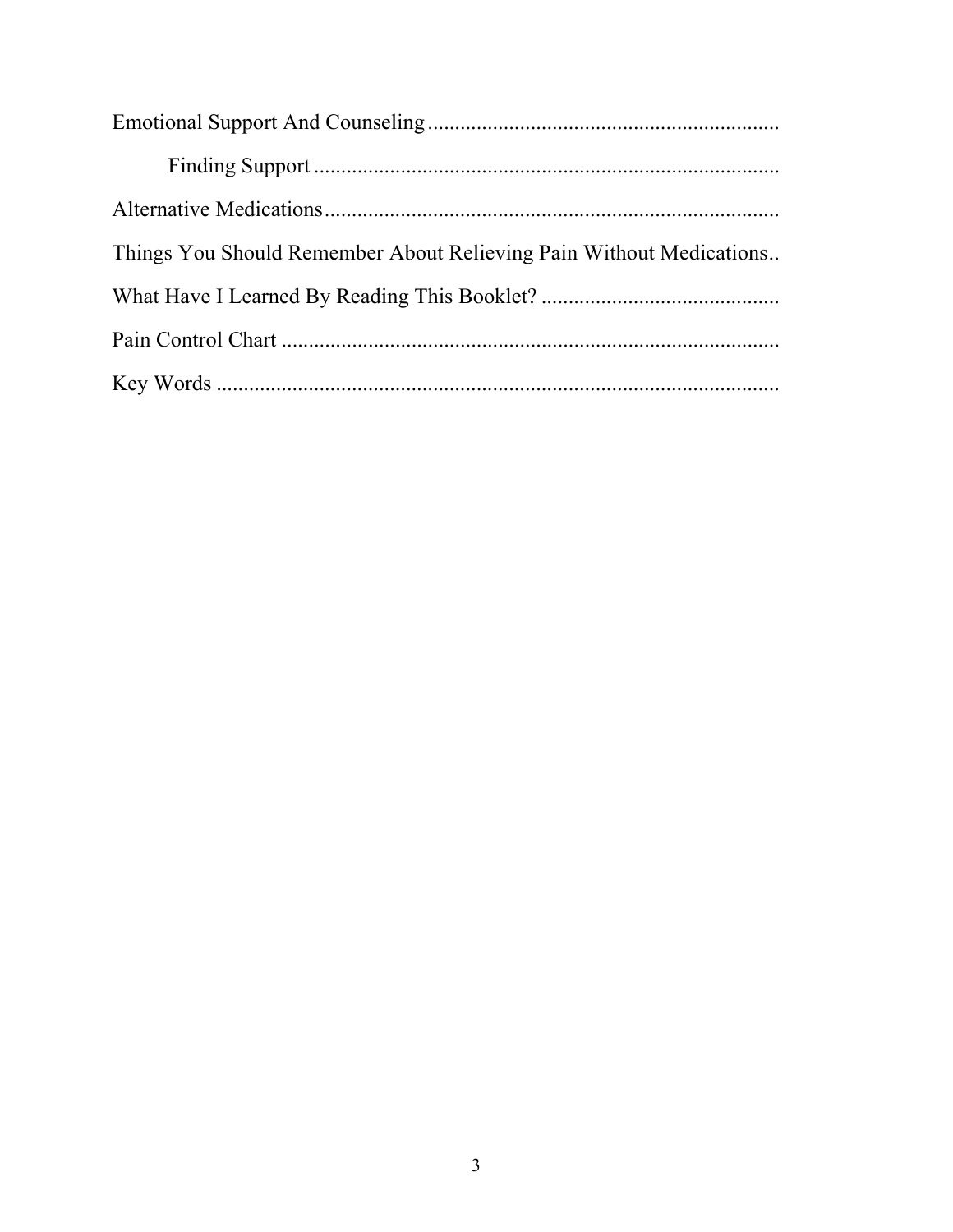#### **What Will I Learn By Reading This Booklet?**

This booklet will help you learn about ways to control your prostate cancer pain without medicine. Controlling the pain you have because of your prostate cancer is important. When you control your pain, you will be able to do the things that you want to do like working, spending time with family and friends, going to church, or shopping for groceries. In this booklet you will learn about:

- Ways of managing pain that do not use medicine
- Using non-medicine ways of pain control along with your prostate cancer pain medicine.

It is important for you to think about how you will manage your pain. The goal of managing your pain is to control your pain so that you can do the things you want and need to do. You also may find the information in the IMPACT booklet, "Controlling Your Pain with Medicine," helpful in managing your pain.

Words that appear in **bold** (dark text) can be found in the "Key Words" section at the end of this booklet.

## **How Can I Manage My Prostate Cancer Pain Without Medicine?**

There are things you can do to help manage your cancer pain without using medicine. There are many things you can do alone or along with your pain medicine. Some men with prostate cancer find that they don't need as much pain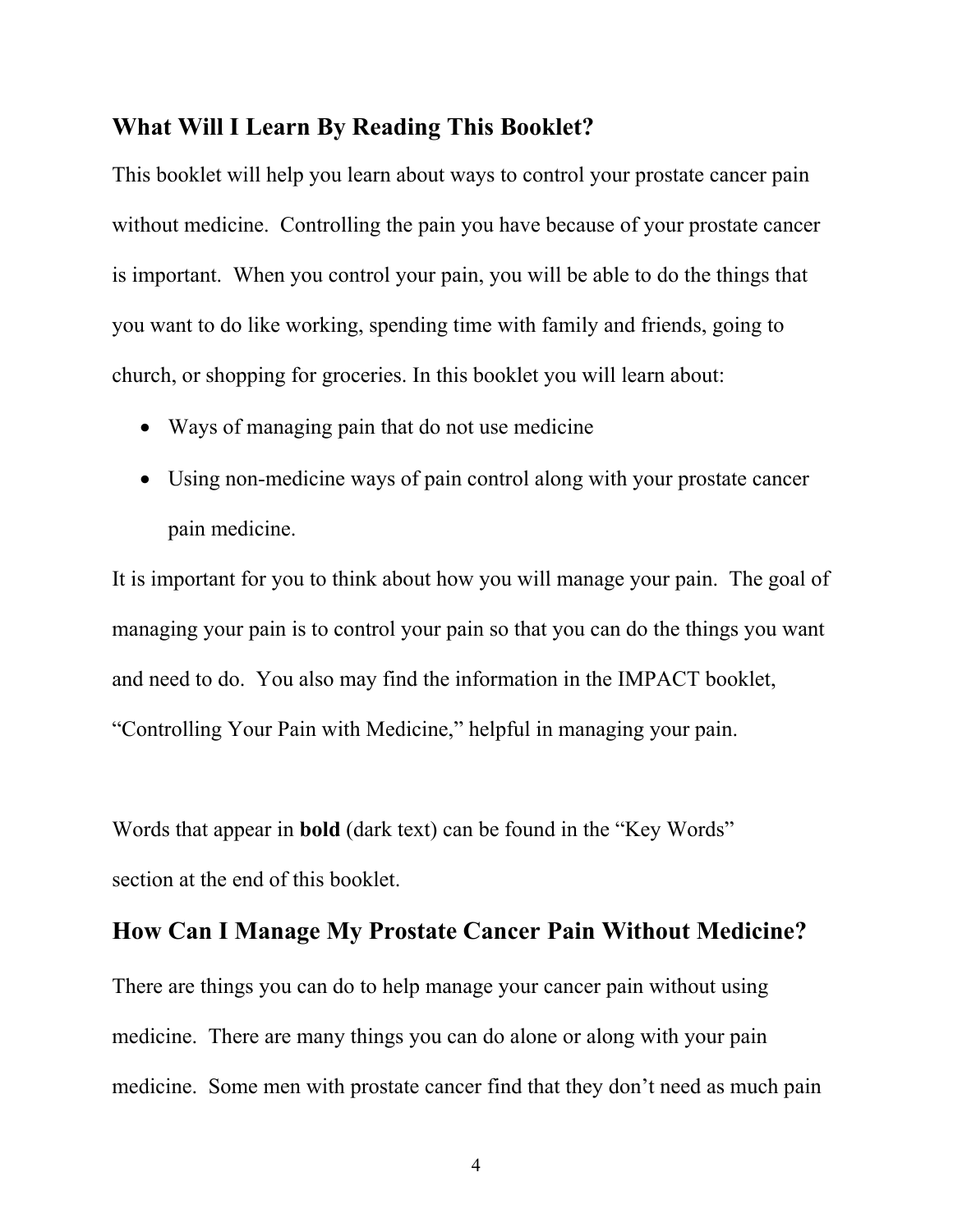medicine if they use one or more of these methods. These non-medicine methods include:

- Relaxation
- Imagery
- Distraction
- Cold or Heat
- Emotional support and counseling
- Alternative medicine

If you would like to try one of these methods speak with your doctor or nurse case manager. They may be able to help you find which method might work best for you.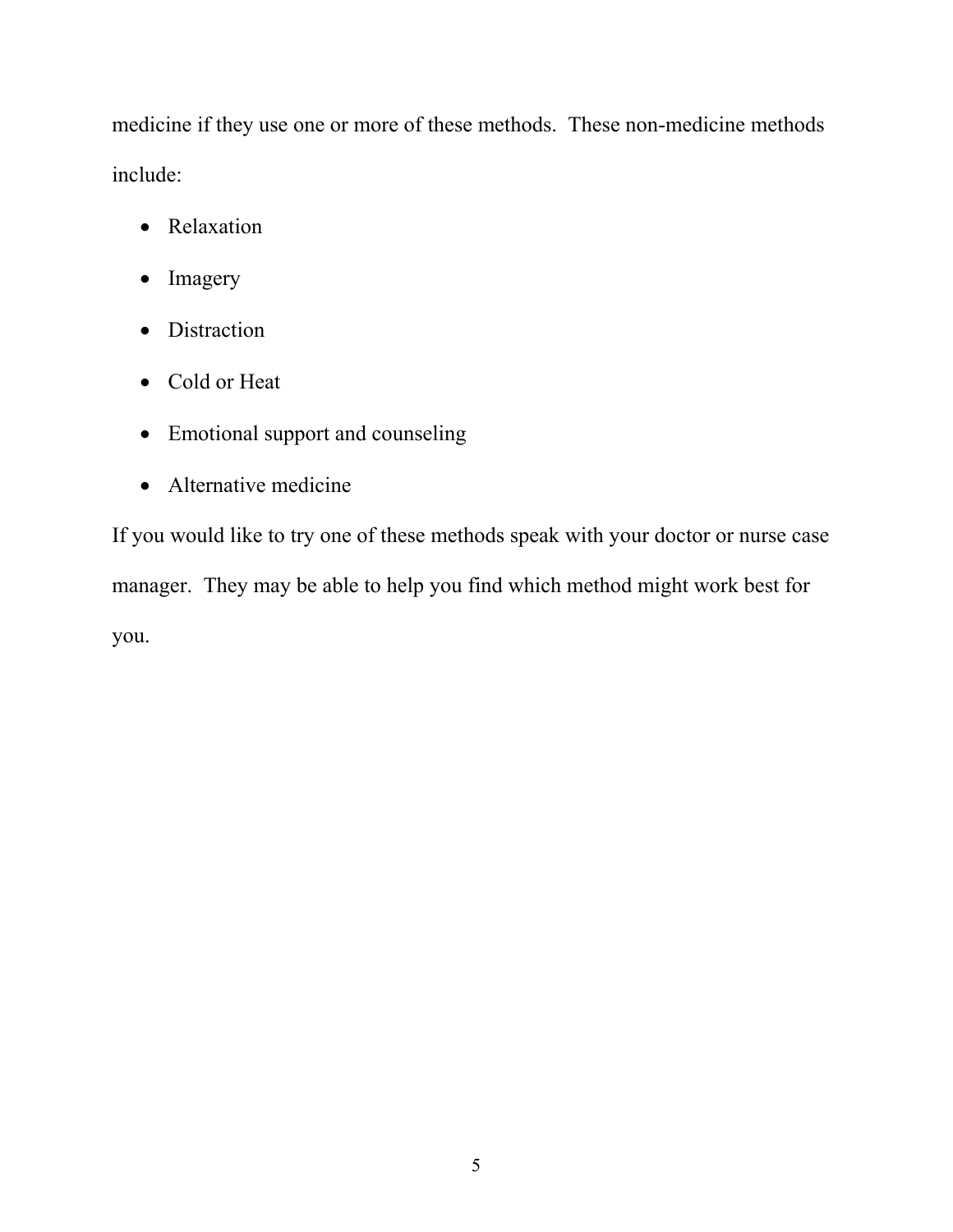#### **What Is Relaxation?**

**Relaxation** is a way to lower your stress and anxiety. Relaxation helps relieve or control the amount of pain you are feeling. Relaxation helps relieve your pain or keeps it from getting worse by helping you get rid of the tightness in your muscles. Relaxation can help you fall asleep, give you more energy, make you feel less tired, lower your anxiety, and help other pain relief methods work better. For example, some men find that taking pain medication works faster and better if they relax at the same time they take the medicine.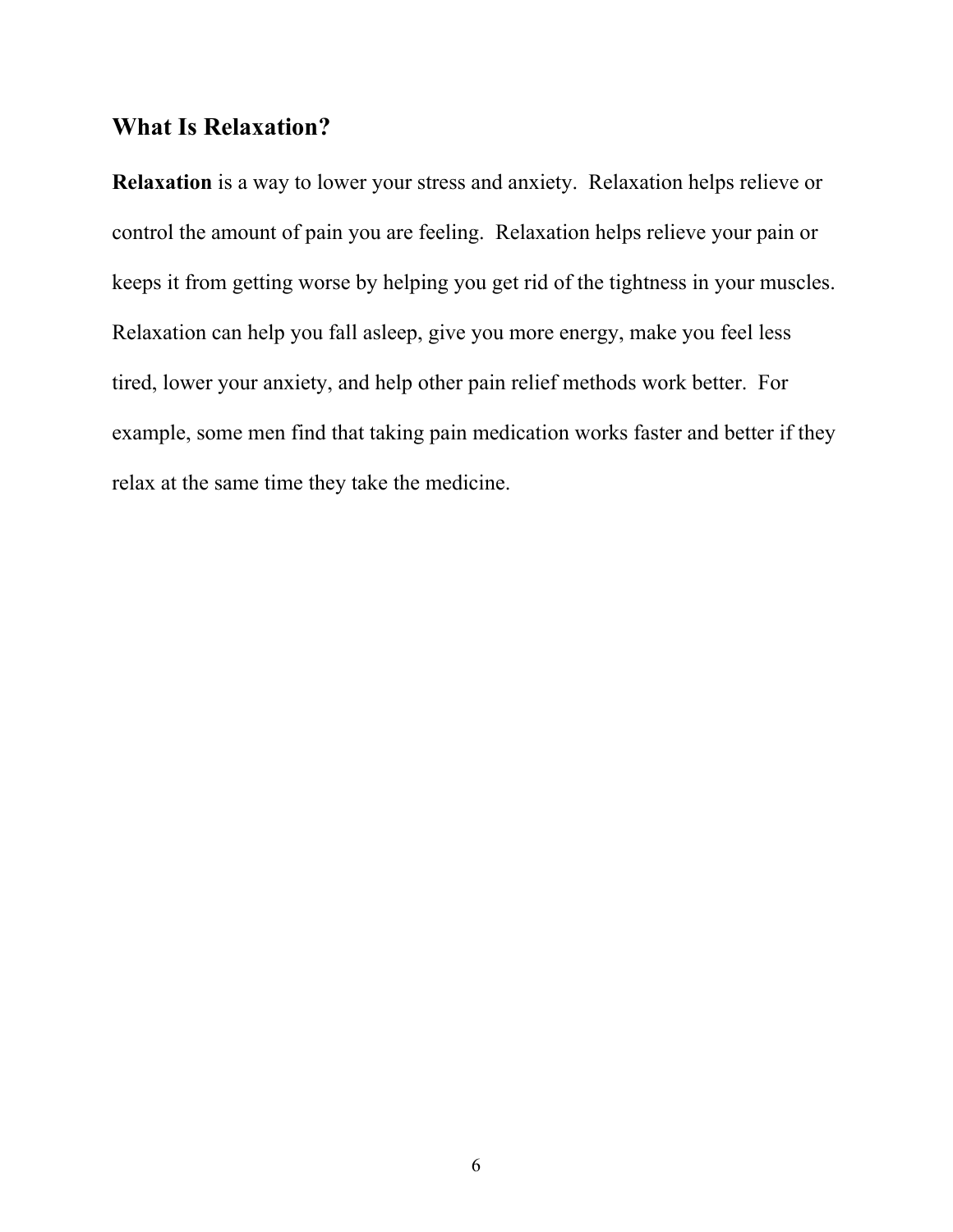#### **How Do I Use Relaxation To Relieve My Pain?**

Relaxation may be done sitting up or lying down. Pick a quiet place whenever possible. Make sure you are comfortable.

- 1. Close your eyes.
- 2. Breathe in deeply and slowly through your nose. Breath out slowly through your mouth. Focus on your breathing for a few minutes.
- 3. As you breath in, tense your muscles or a group of muscles. For example, you can squeeze your eyes shut, frown, clench your teeth, make a fist, stiffen your arms and legs, or draw up your arms and legs as tightly as you can.
- 4. Hold you breath and keep your muscles tense for a second or two.
- 5. Let go! Breath out and let the group of muscles that were tense go limp or relax.
- 6. Repeat steps 2 through 4 until you have tightened and released all your muscles.
- 7. Remember to keep breathing deeply as you tighten and release your muscles.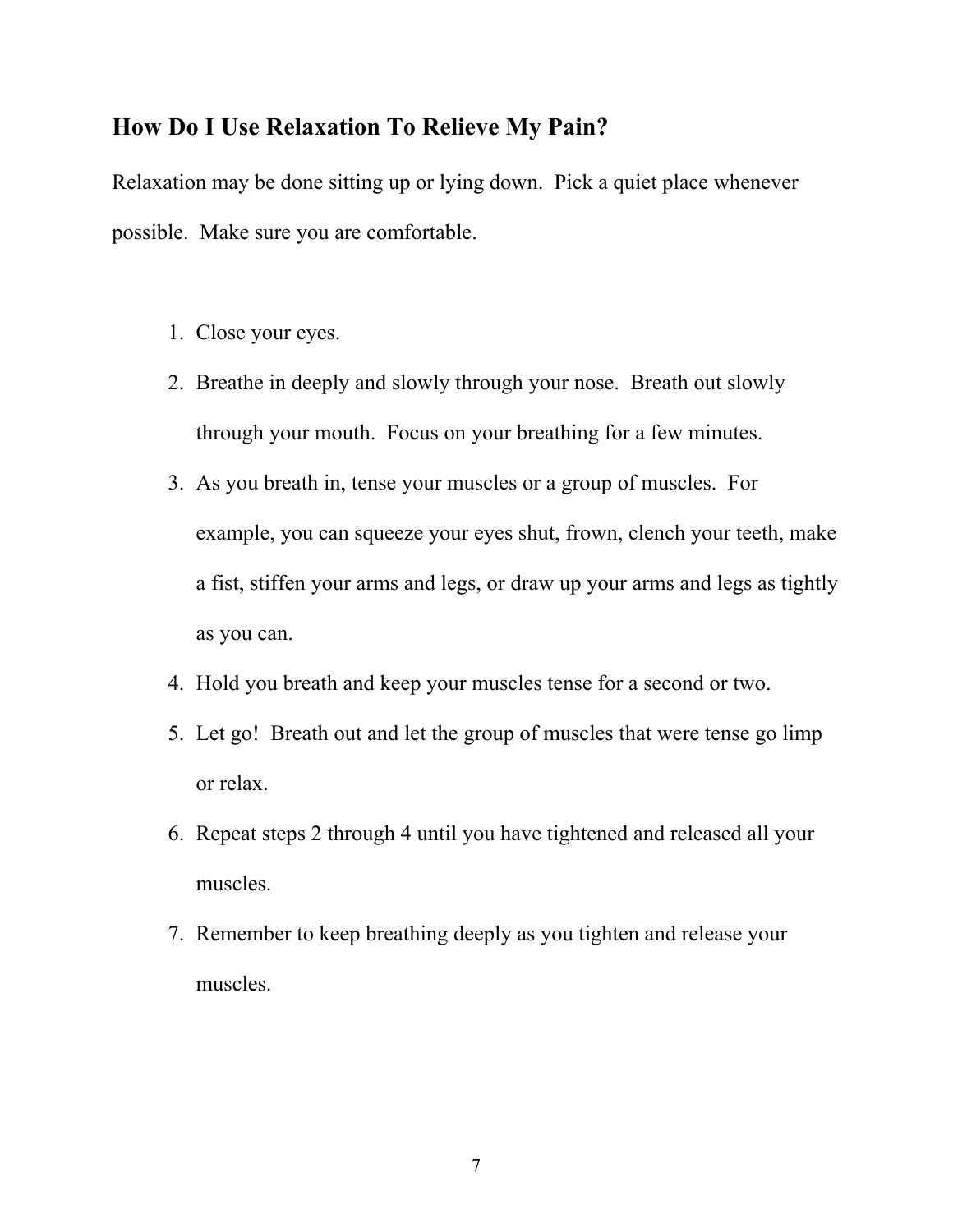| <b>Your Relaxation</b>                                 |
|--------------------------------------------------------|
| • How long did relaxation help relieve your pain?      |
|                                                        |
|                                                        |
|                                                        |
| • What problems did you have when you used relaxation? |
|                                                        |
|                                                        |
|                                                        |
|                                                        |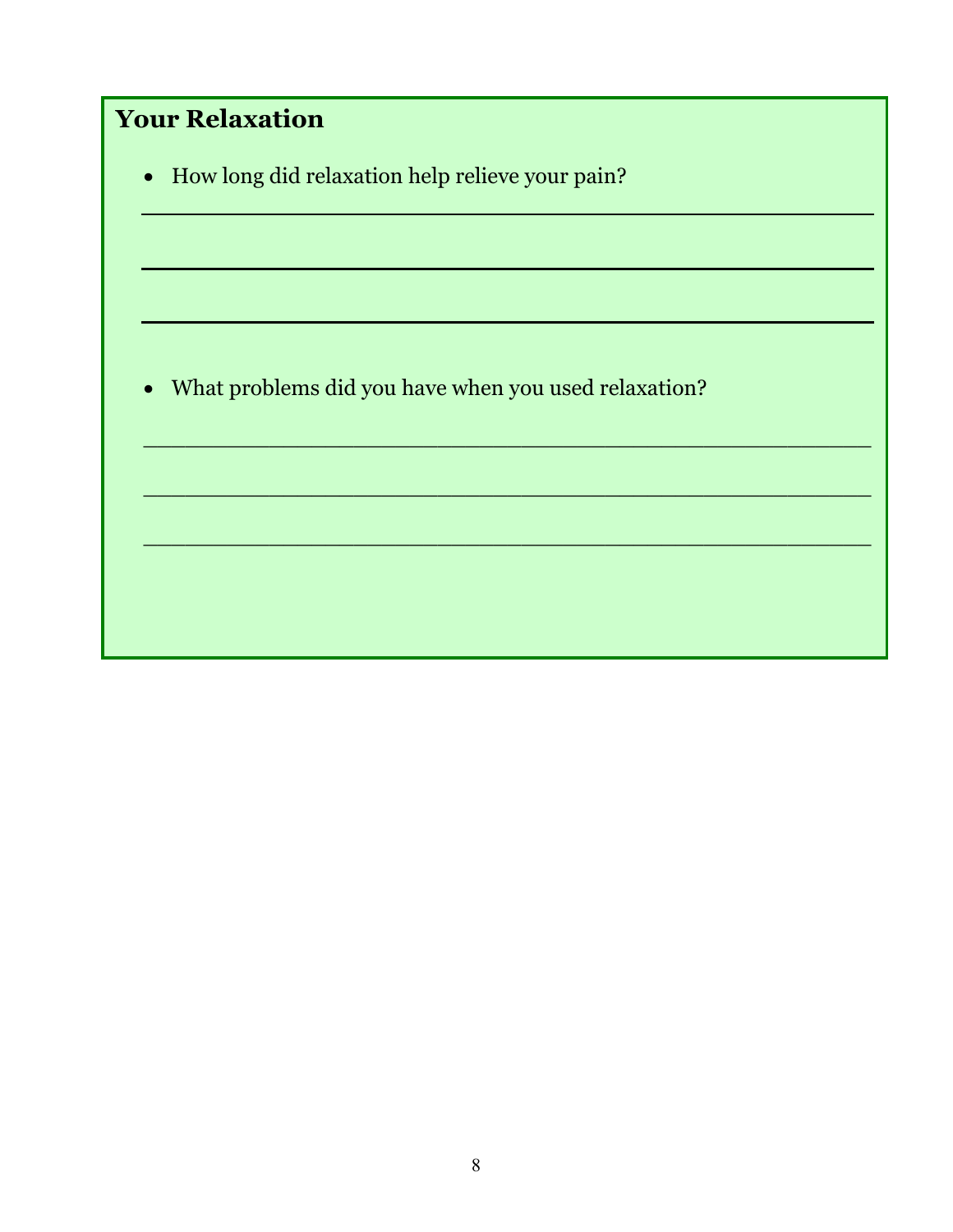# **Things You Should Know Before Using Relaxation To Relieve Your Pain**

Some men who use relaxation to help relieve their pain have had a few problems. Here are some things they suggested to make your use of relaxation to relieve your pain better:



- Relaxation may be difficult to use if you have severe pain.
- Do not cross your arms and legs. This may cut off your blood circulation and cause your arm or leg to fall asleep.
- If you lie down, put a small pillow under your neck and under your knees to support your legs. This will make you more comfortable.
- Sometimes breathing too deeply for a while can cause you to have shortness of breath. If this happens to you, take shallow breaths or breath more slowly.
- You may fall asleep. This can be very helpful if you are ready to go to bed. If you do not wish to fall asleep, sit in a hard chair while doing the relaxation exercise or set a timer or alarm clock to wake you.

If you have trouble using this relaxation method, talk to your doctor or nurse case manager. Do not use relaxation if it makes your pain worse, makes you feel uneasy, or has bad results.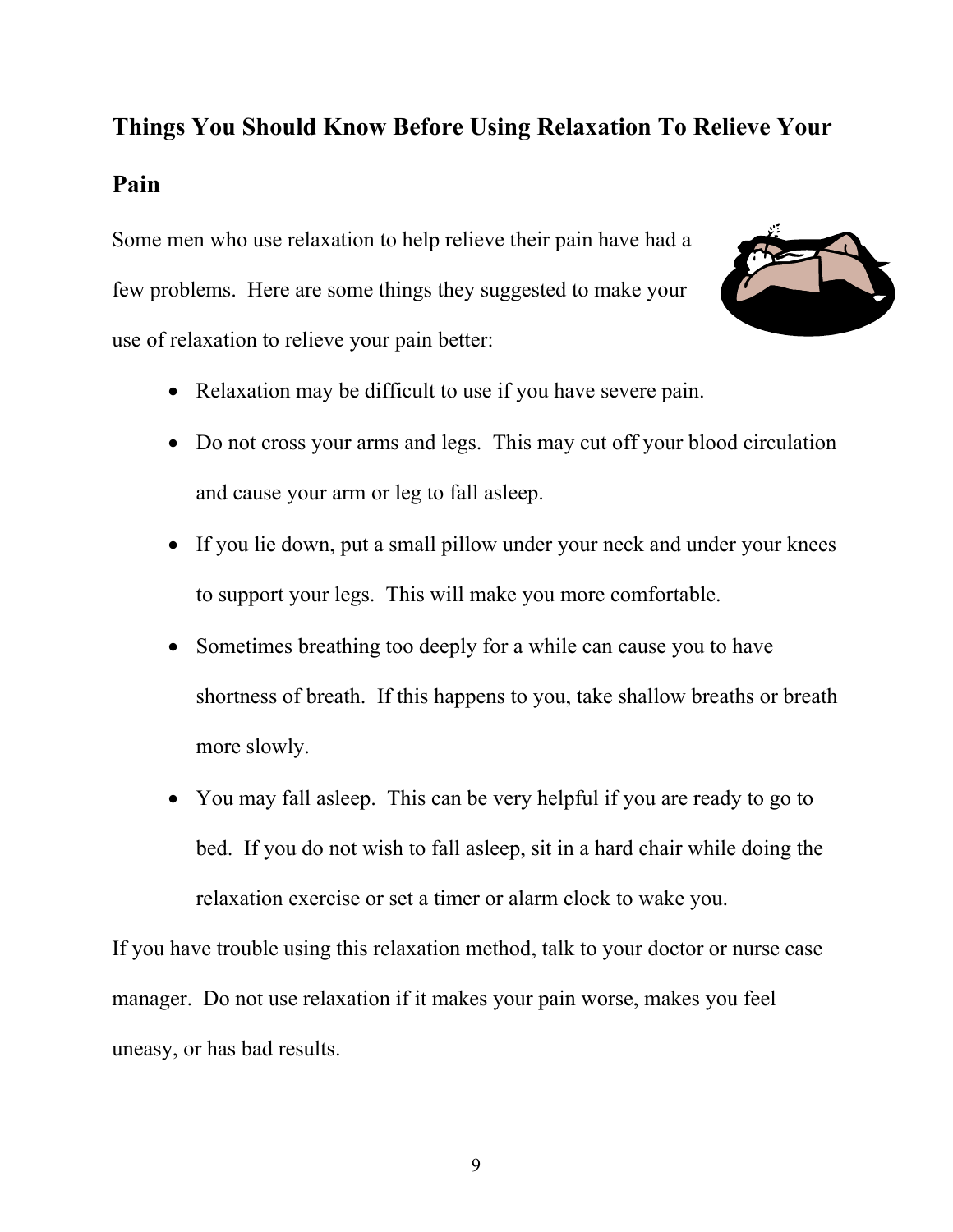## **What Is Imagery?**

**Imagery** is when you use your imagination to make pictures or situations in your mind. Imagery is like daydreaming on purpose. It uses all of your senses – sight, touch, hearing, smell, and taste.

Some images you make may lower your pain right away and for hours after you finish using this method. If you must stay in bed or can't leave your house, you may find that imagery helps lessen the feeling of being closed-in. Imagery can help you relax, help get rid of boredom, lower your anxiety, and help you sleep.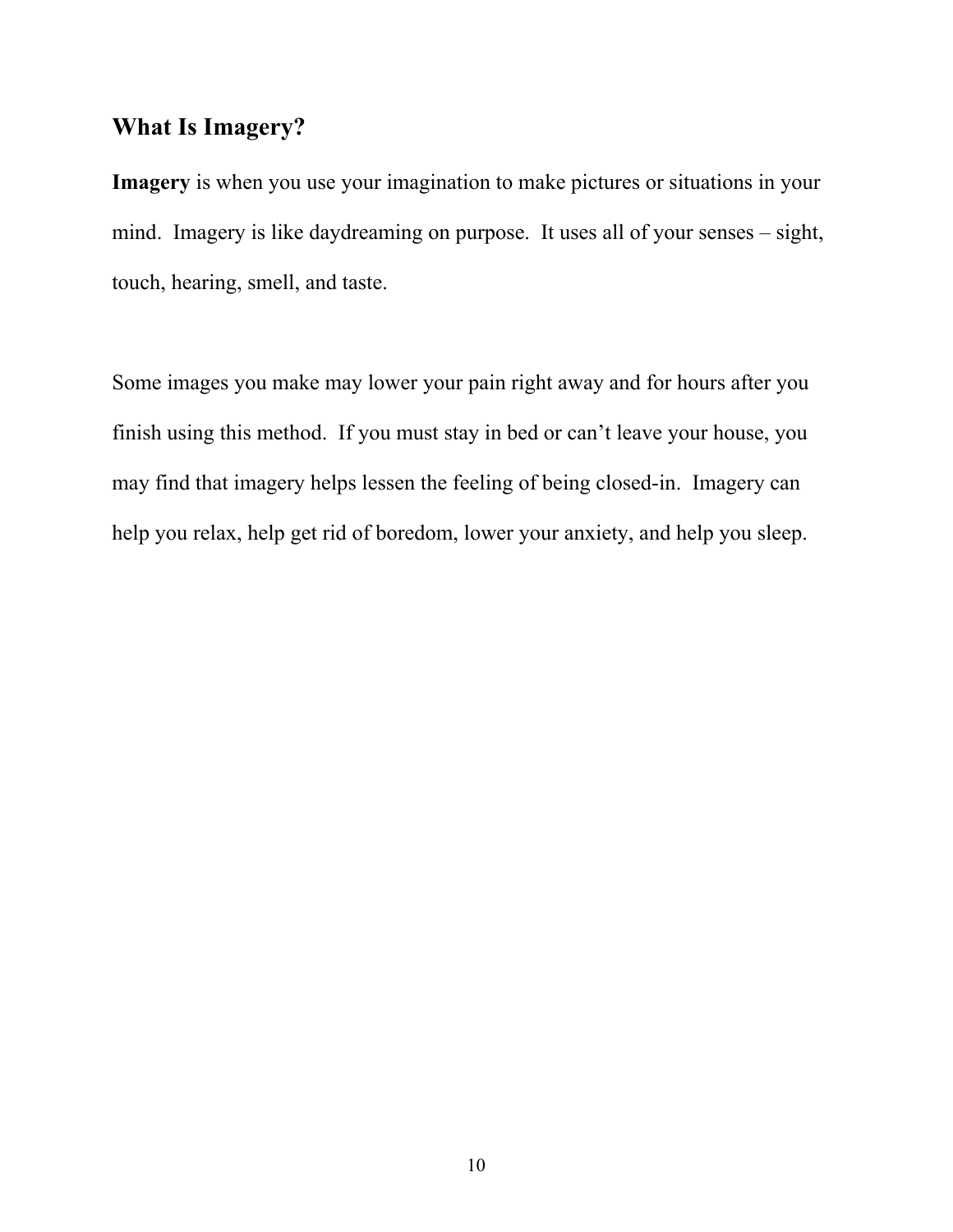### **How Do I Use Imagery To Relieve My Pain?**

**Imagery** usually works best with your eyes closed. You can make any image that you want such as a ball of healing energy or a picture of yourself as a person without pain. Or you can think of a nice, safe, relaxing place or activity that makes you happy. Exploring this place or activity in your mind can help you feel calm.



- 2. Close your eyes.
- 3. Breath in slowly and deeply through your nose. Breath out slowly through your mouth. Feel yourself begin to relax.
- 4. Focus on your breathing. Breath in this slow rhythm for a few minutes.
- 5. When you feel relaxed, picture a favorite scene in your mind. It could be a beach, the mountains or a happy moment with friends or family. Try to go into this scene each time you use imagery. If you can, make a special, safe place where nothing can hurt you and you feel safe. Feel what the air feels like there. Smell the smells. Hear the sounds.
- 6. Once you feel comfortable in your favorite scene, slowly think about your pain. Let the image become more clear and in focus. Don't worry if it seems to fade in and out.





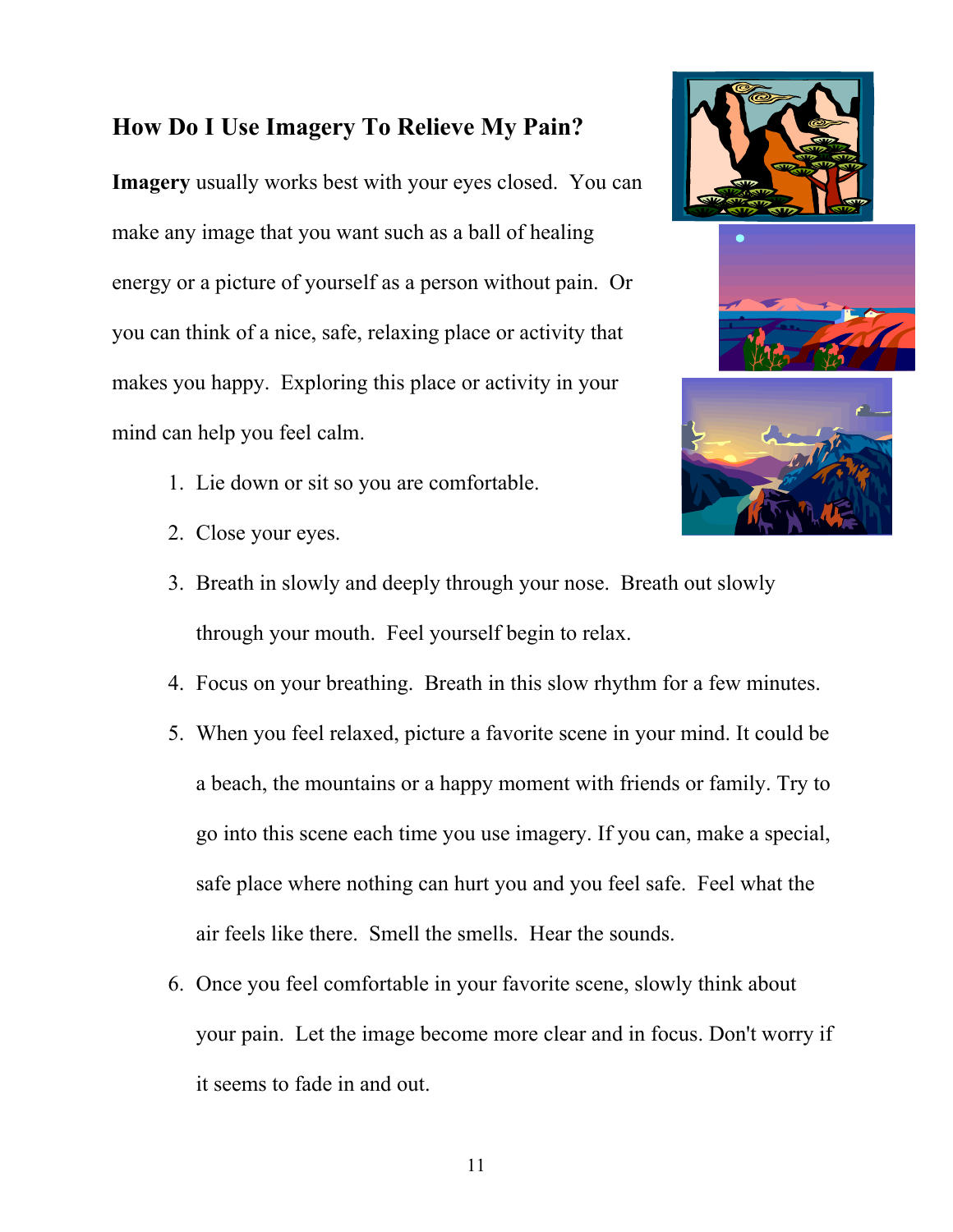- 7. If several images come to mind, choose one and stay with it.
- 8. If no images come to mind, try focusing on different feelings. For example, imagine hearing fish frying in a skillet or smelling wildflowers in a field. If this doesn't work, think about how you feel at the moment. Are you angry? Frustrated? What color is your anger? What image does your anger bring up in your mind? Use your feelings to make images.
- 9. Try to do this for 10-15 minutes at a time. At the end of each imagery session, imagine that your pain is completely gone.
- 10. Take a few more deep breaths. Open your eyes, stretch, smile and go on with your day. You may feel a bit better.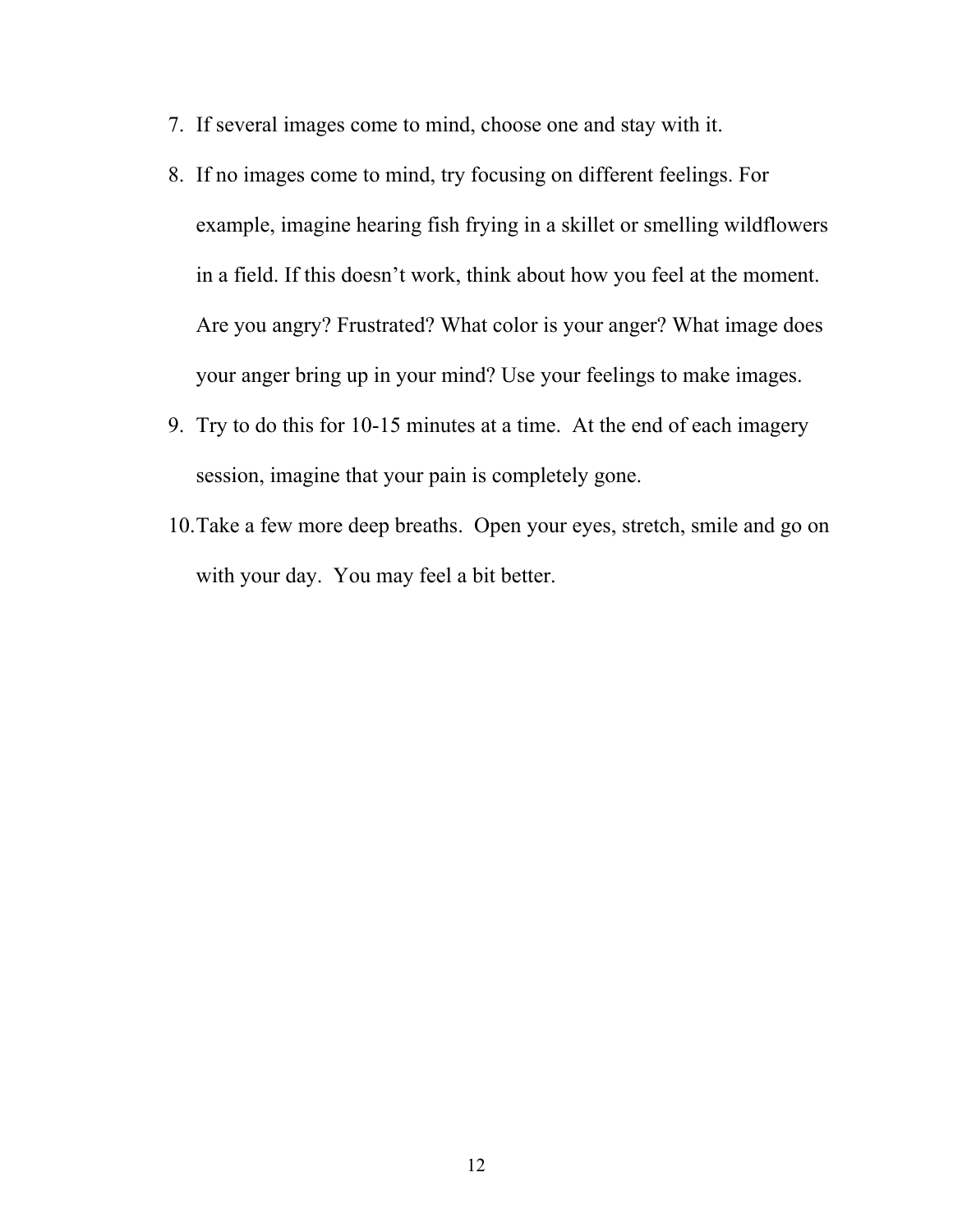| <b>Your Imagery</b>                                            |
|----------------------------------------------------------------|
| What image did you make?<br>$\bullet$                          |
|                                                                |
|                                                                |
|                                                                |
|                                                                |
| How long did imagery help relieve your pain?<br>$\bullet$      |
|                                                                |
|                                                                |
|                                                                |
| What problems did you have when you used imagery?<br>$\bullet$ |
|                                                                |
|                                                                |
|                                                                |
|                                                                |
|                                                                |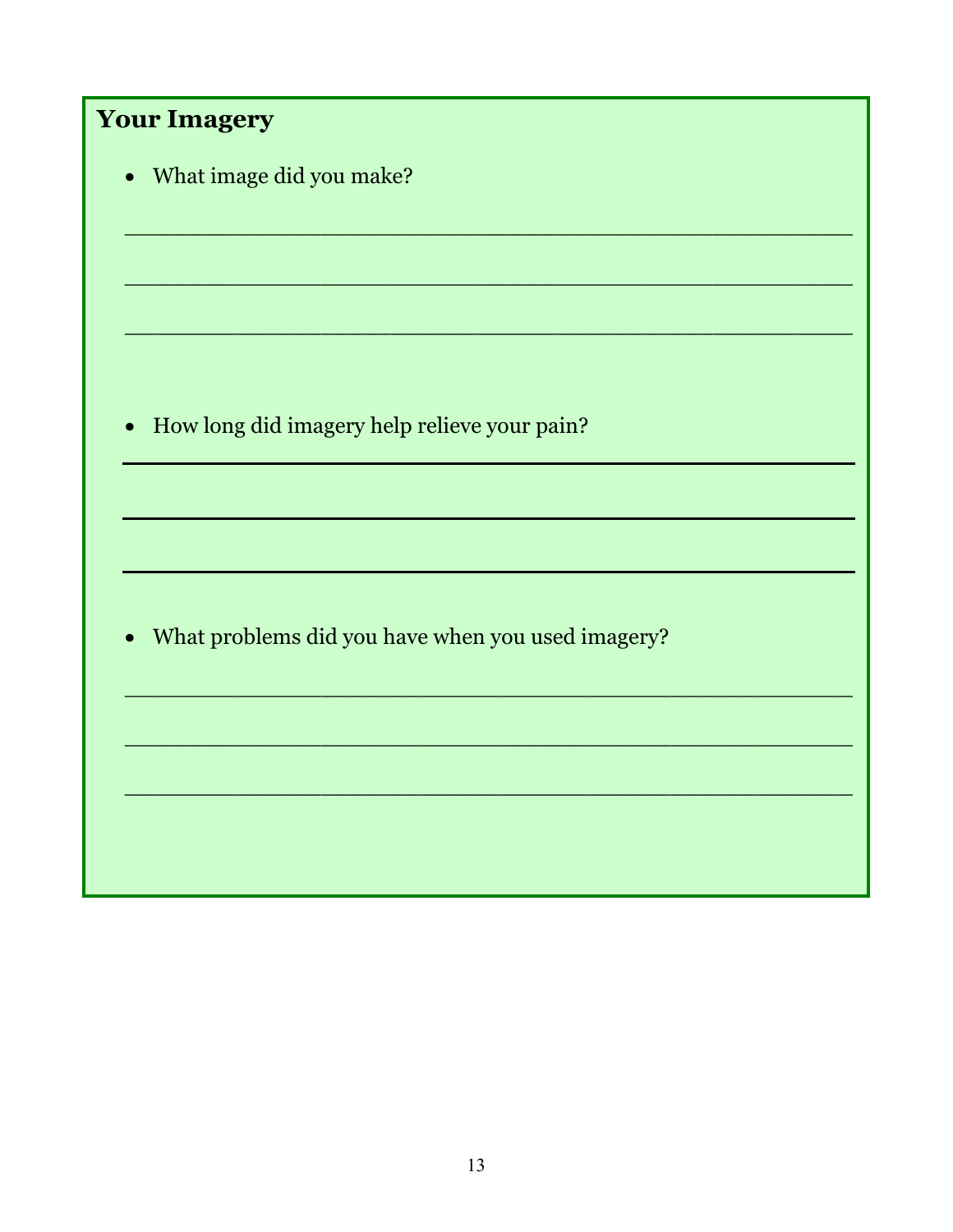# **Things You Should Know Before Using Imagery To Relieve Your Pain**

Some men who use imagery for pain relief have had some problems. These problems are similar to the ones men had when using relaxation methods. Here are some things they suggested to help make the use of imagery to relieve your pain better:

- Sometimes breathing too deeply for a while can cause you to have shortness of breath. If this happens to you, take shallow breaths or breath more slowly.
- You may fall asleep. This can be very helpful if you are ready to go to bed. If you do not wish to fall asleep, sit in a hard chair while doing the relaxation exercise or set a timer or alarm clock to wake you up.

If you have trouble using this relaxation method, talk to your doctor or nurse case manager. Remember, do not continue any method that makes your pain worse, makes you feel uneasy, or has bad results.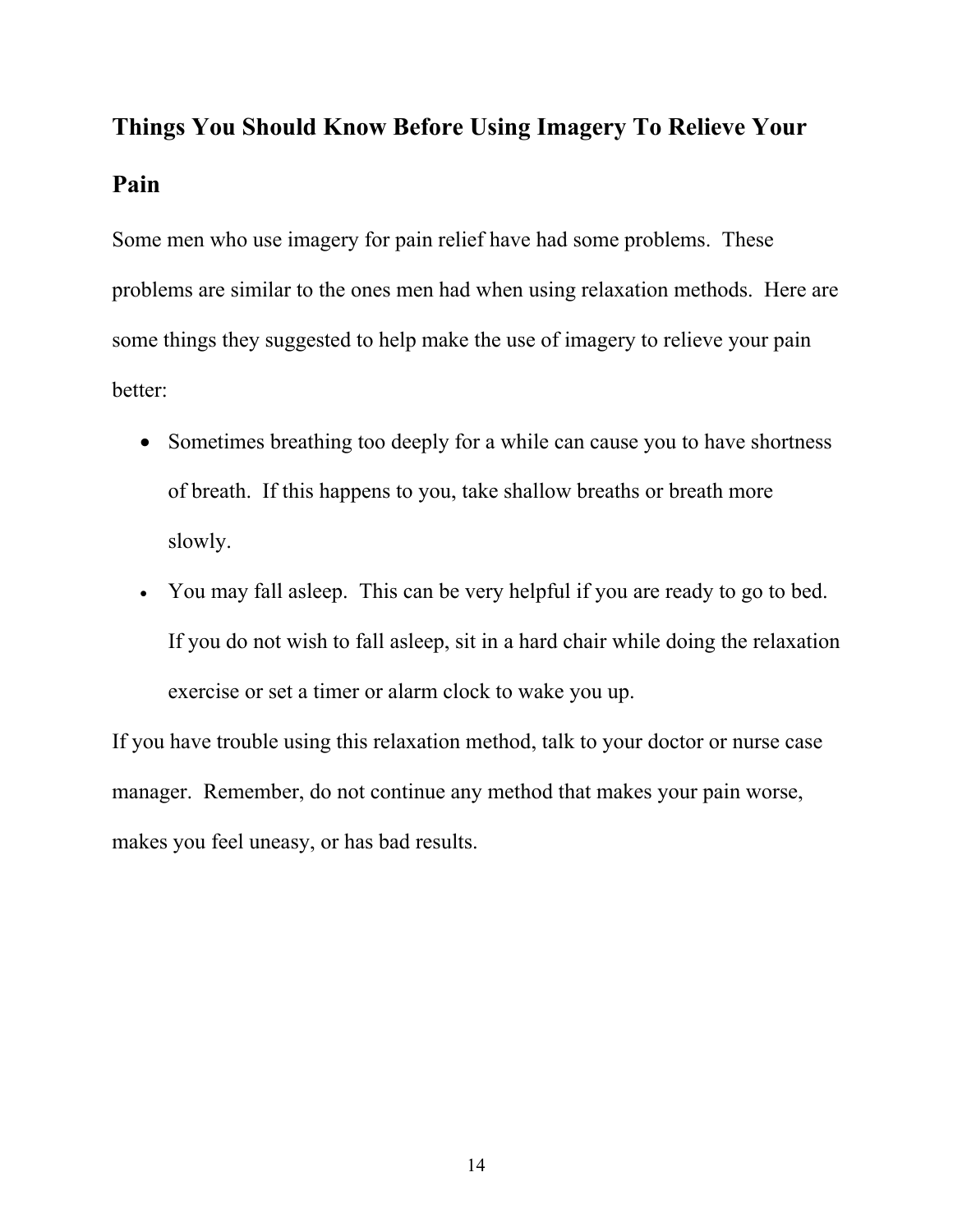#### **What Is Distraction?**

**Distraction** means turning your attention to something other than your pain. You may already being using this method without knowing it. Many men with prostate cancer pain watch TV, listen to the radio, or play cards to help take their minds off their worry or pain. Distraction may be used alone to manage mild pain or with medicine to manage short times of severe pain. Distraction may help you when you are waiting for your pain medicine to start working. If your pain is mild, you may be able to distract yourself for hours.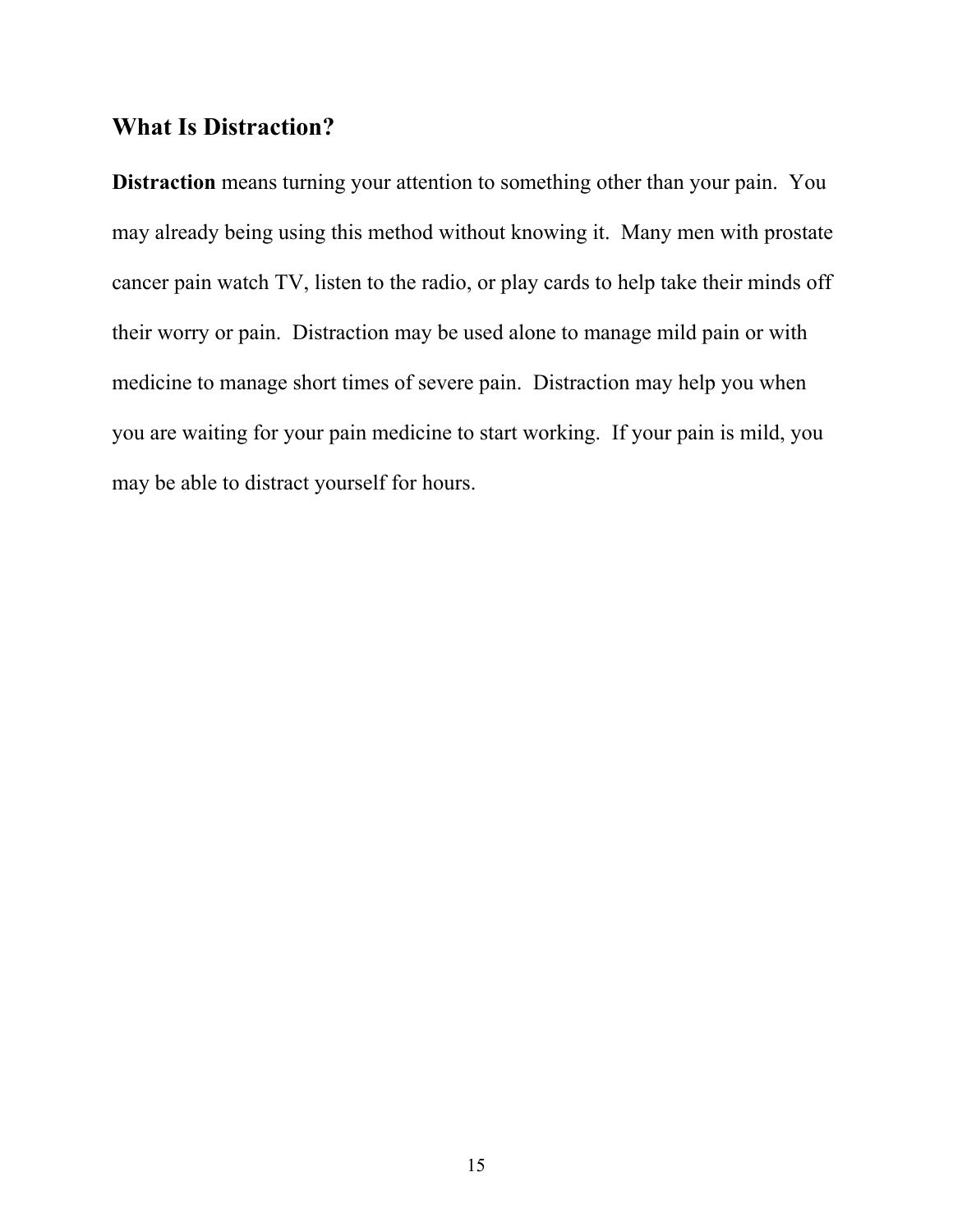### **How Do I Use Distraction To Relieve My Pain?**

Any activity that takes up your attention can be used for distraction. Distractions can be internal, for example, counting or praying. Or distractions can be external, such as doing crafts like model building or painting. Reading a good book might help keep your mind off your pain. Going to a movie, watching TV or listening to music are also good distraction methods. Visiting with friends or family is another useful distraction method.

You may find it helpful to listen to music through a headset or earphones. To help keep your attention on the music, tap out the rhythm. You can make the music louder or quieter to match how your pain feels. Make the music louder for very severe pain. This method does not take much energy, so it may be very useful when you are tired.





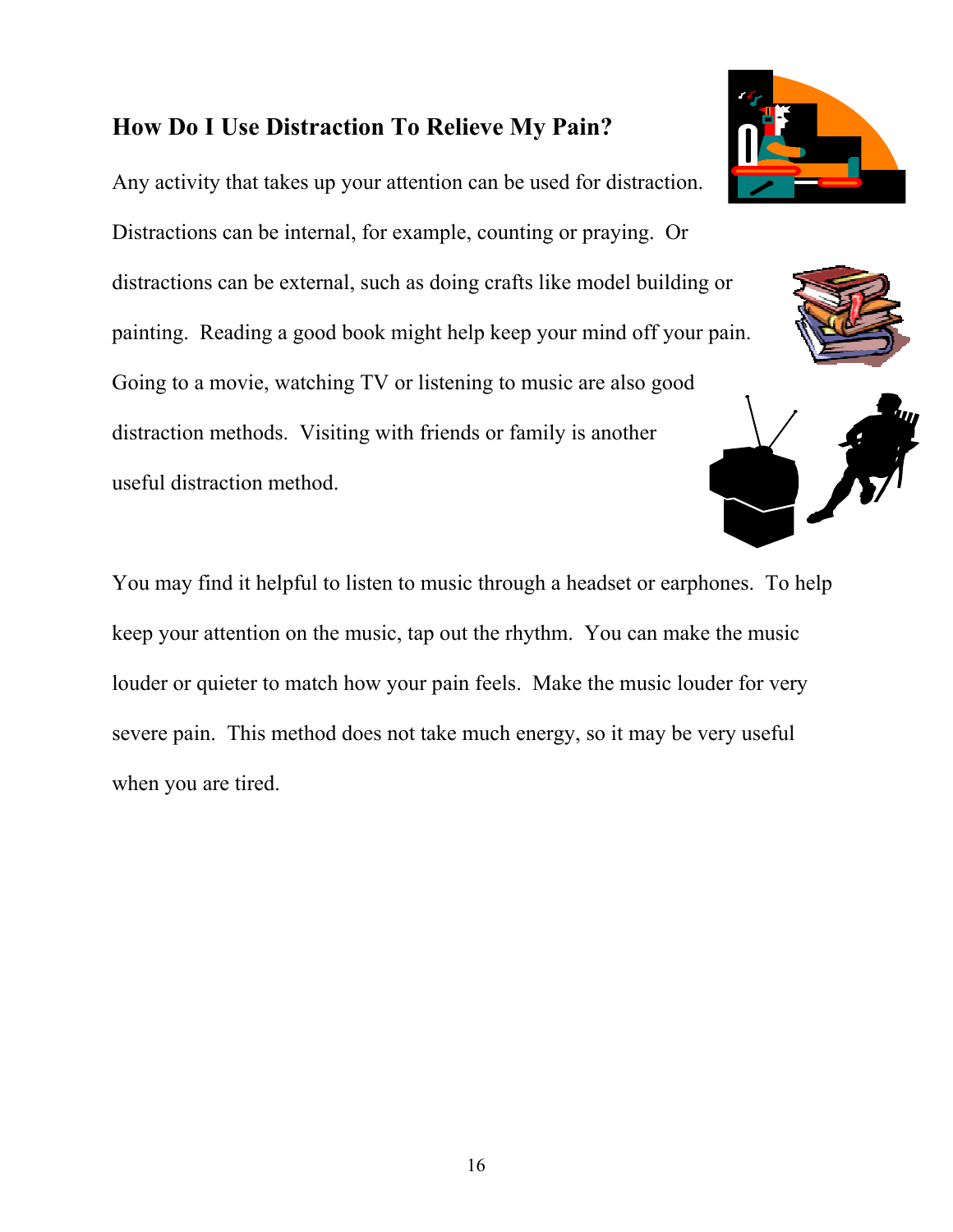| <b>Your Distraction</b>                                            |  |  |  |  |
|--------------------------------------------------------------------|--|--|--|--|
| • What distraction methods do you use?                             |  |  |  |  |
|                                                                    |  |  |  |  |
|                                                                    |  |  |  |  |
|                                                                    |  |  |  |  |
|                                                                    |  |  |  |  |
|                                                                    |  |  |  |  |
| How long did distraction help relieve your pain?<br>$\bullet$      |  |  |  |  |
|                                                                    |  |  |  |  |
|                                                                    |  |  |  |  |
|                                                                    |  |  |  |  |
|                                                                    |  |  |  |  |
| What problems did you have when you used distraction?<br>$\bullet$ |  |  |  |  |
|                                                                    |  |  |  |  |
|                                                                    |  |  |  |  |
|                                                                    |  |  |  |  |
|                                                                    |  |  |  |  |
|                                                                    |  |  |  |  |
|                                                                    |  |  |  |  |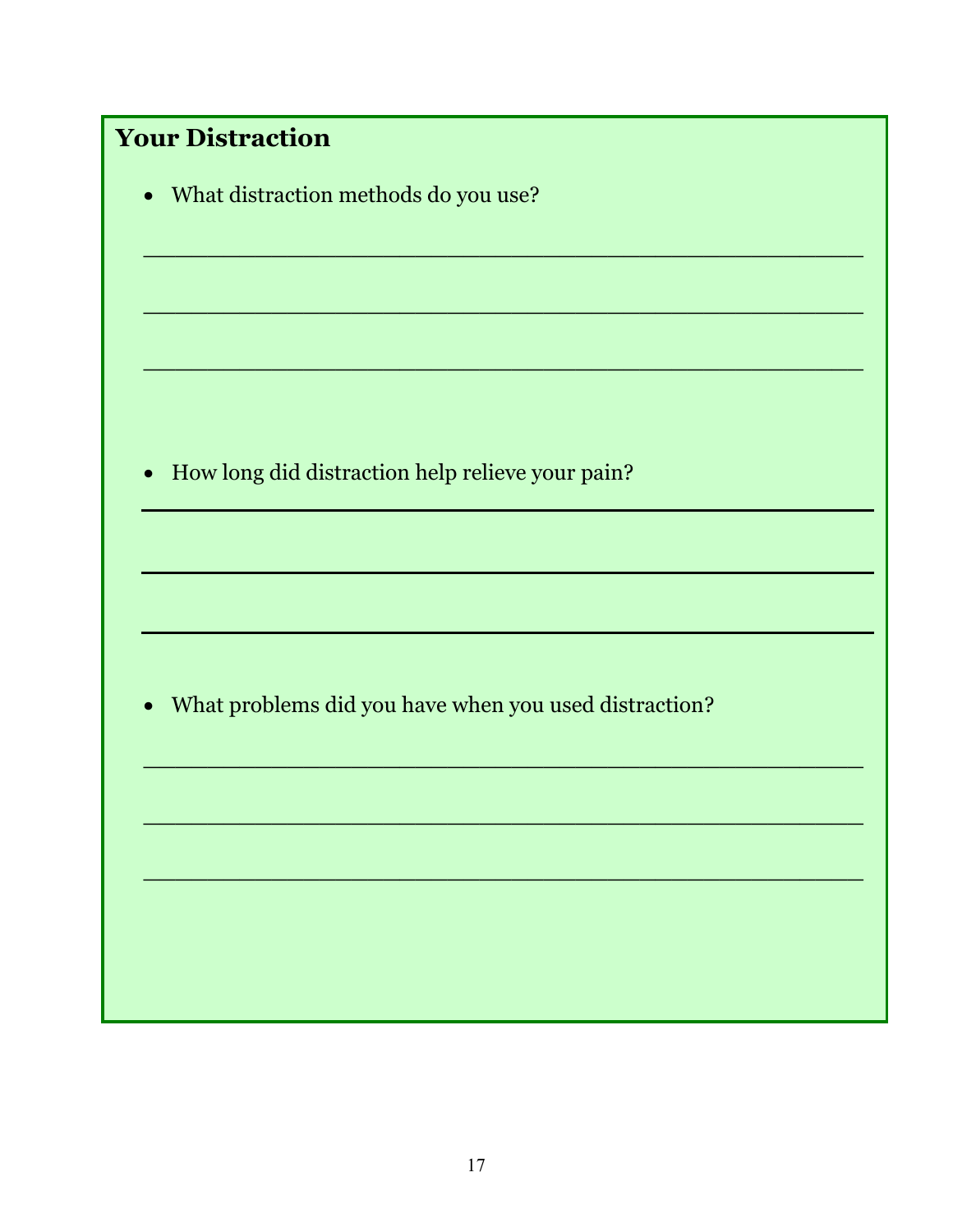# **Things You Should Know Before You Use Distraction To Relieve Your Pain**

Some men who use distraction for pain relief have had some problems. After using a distraction technique, some men say that they are tired, irritable, and feel more pain. If this is a problem for you, you may not want to use distraction to help relieve your pain. Try out different types of distraction to see which one works best for you. If you have trouble using this relaxation method, talk to your doctor or nurse case manager. Do not continue any method that makes your pain worse, makes you feel uneasy, or has bad results.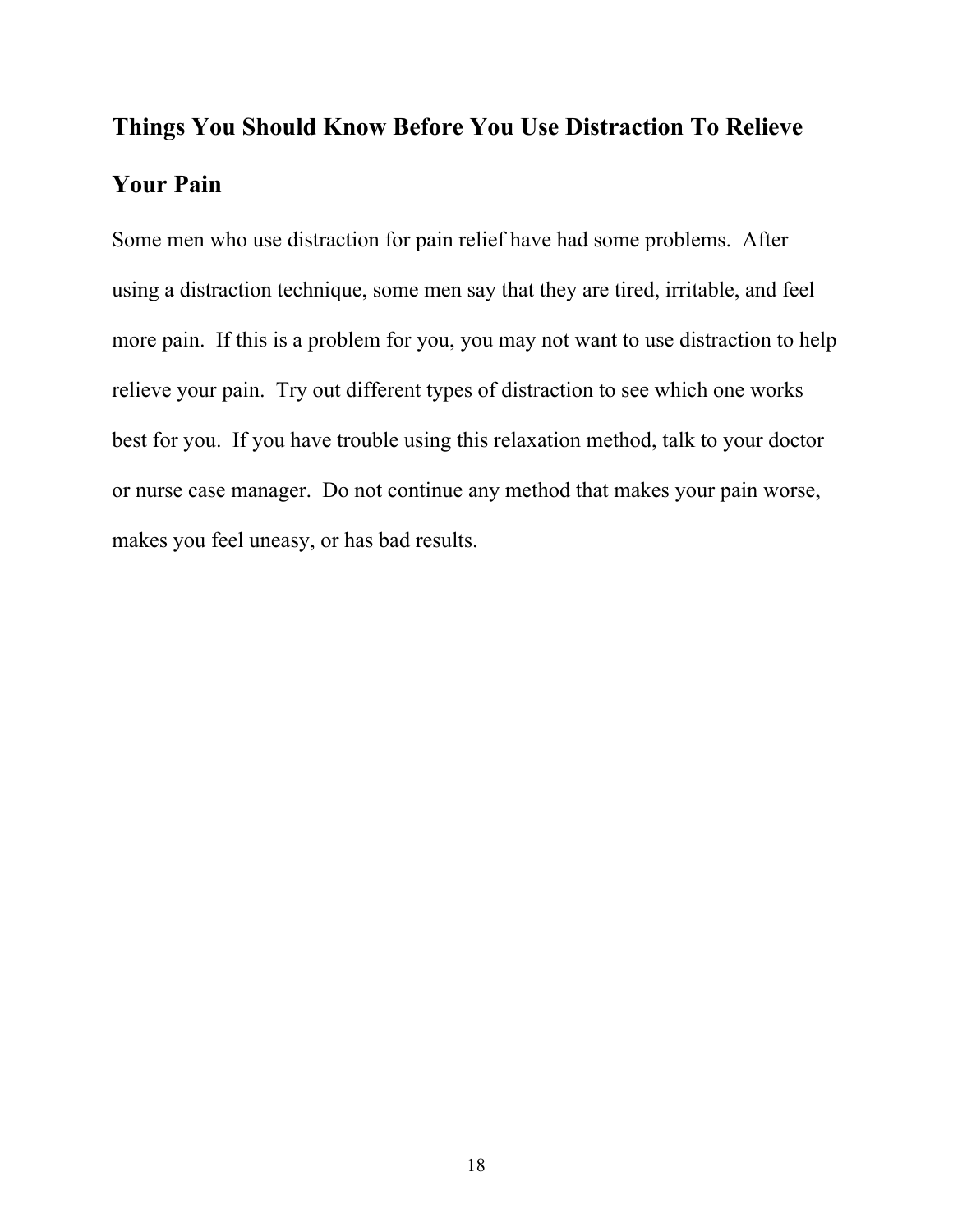## **Cold or Heat**

As with any of the methods talked about in this booklet, you should use what works best for you. Cold and heat can be used alone or together. Heat can make sore muscles feel better. Cold can lower your feeling of pain by numbing the painful area. Some men with pain that lasts for a long time use only heat and have never tried cold. Other men find that cold relieves pain faster, and pain relief may last longer. You can switch between heat and cold for added pain relief in some cases.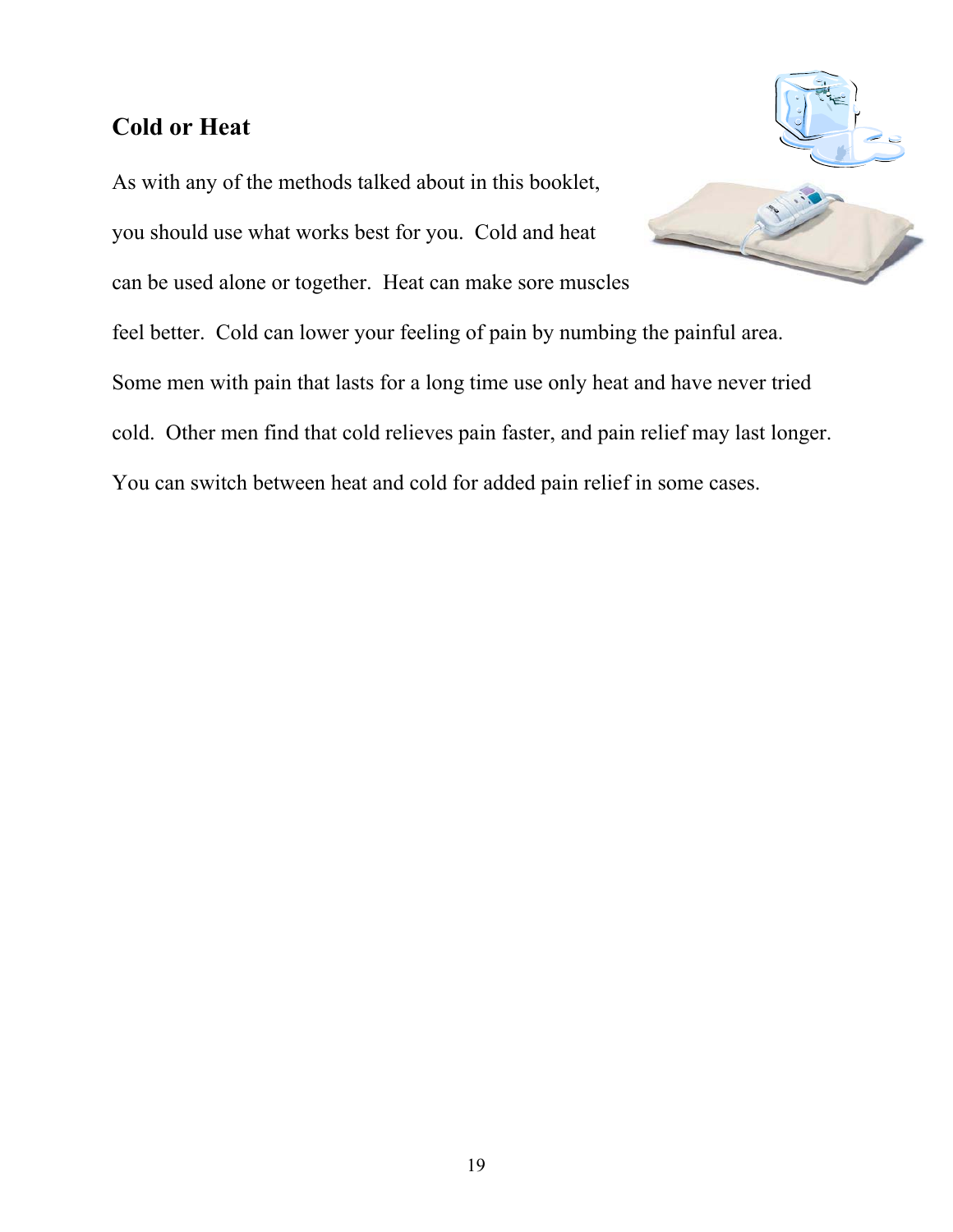#### **How Can I Use Cold To Relieve My Pain?**

Cold can be applied to your body in many ways. Try using gel packs that are sealed in plastic and remain soft and movable even when they are frozen. Gel packs can be found at your local drugstore and medical supply store. They can be used again and stored in your freezer. If you don't have a gel pack, try using an ice pack, ice cubes wrapped in a towel, water frozen in a paper cup or a bag of frozen peas. You may want to wrap whatever you are using in a towel to make it more comfortable.

- 1. Wrap the cold item in a dishtowel.
- 2. Place the cold pack on the area of your body where you have pain.
- 3. Keep the cold pack on for 10-15 minutes.
- 4. Take the cold pack off for 15 minutes.
- 5. Use the cold pack as needed to help make your pain better.

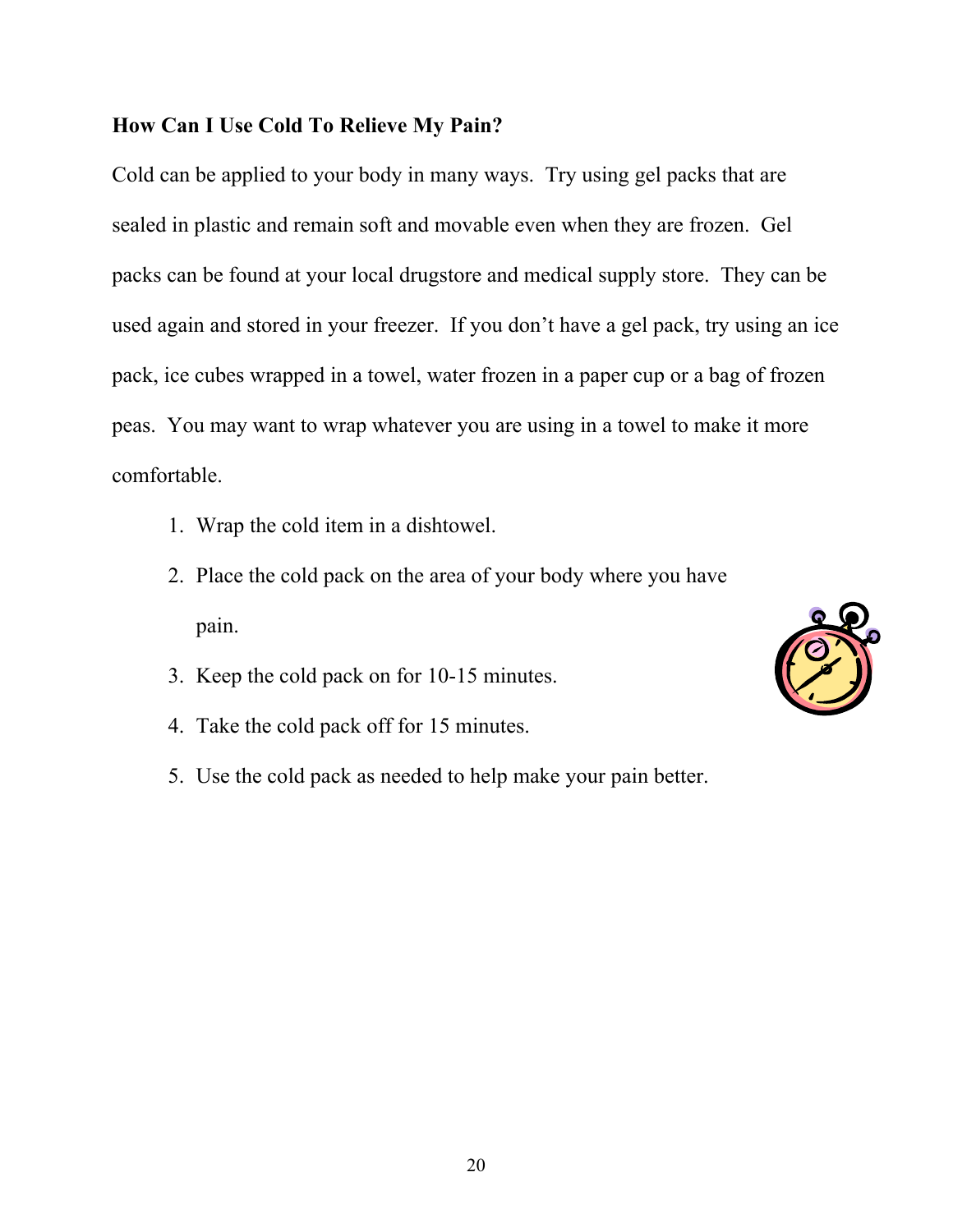## **How Can I Use Heat To Relieve My Pain?**

Heat can be applied to your body in many ways. You can use gel packs heated in hot water, hot water bottles, a hot, moist towel, a heating pad, or take a hot bath or shower.

- 1. Place a towel around your heat source, such as a hot water bottle.
- 2. Place the heat source on the area of your body where you have pain.
- 3. Keep the heat source on this area for 10-15 minutes.
- 4. Take the heat source off for 15 minutes.
- 5. Use heat as needed to help make your pain better.

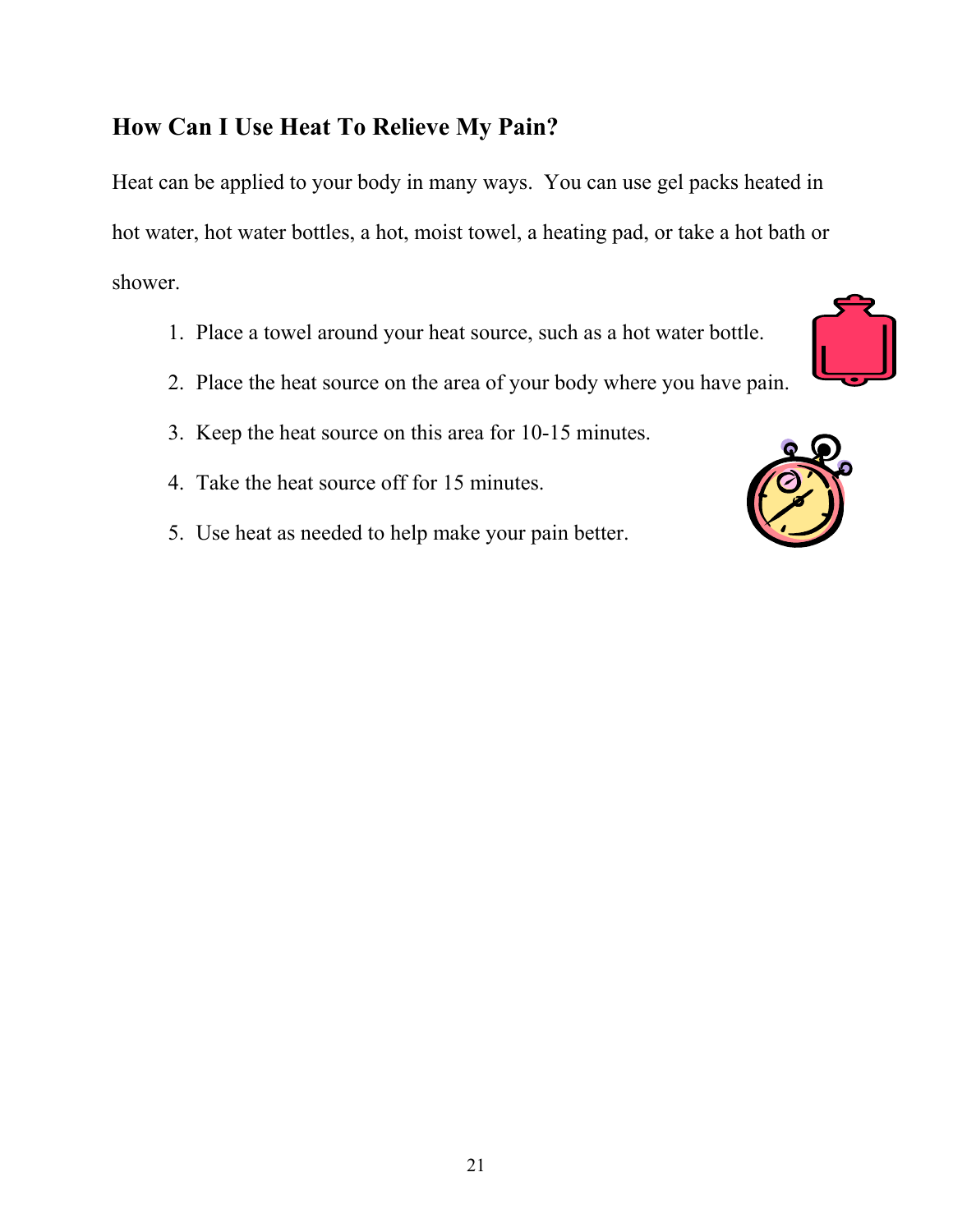# 22

# **Things You Should Know Before Using Cold or Heat to Relieve**

There are several things you should know before you use heat or cold to help relieve your pain:

**Your Pain** 

- If you start to shiver when using cold, stop right away. Do not use cold so strong or for so long that the cold itself causes more pain.
- If you use a bag of frozen peas, throw them away after you are finished using them. Do not eat them. Once the peas have been defrosted and frozen several times, they no longer taste good.
- Do not use a heating pad on bare skin. Do not go to sleep for the night with the heating pad turned on.
- Be very careful, when using cold or heat, if you are taking medicines that make you sleepy or if you do not have much feeling in the area. Don't fall asleep with a heat or cold pack on your body.
- Do not use heat over a new injury because heat can increase bleeding. Wait at least 24 hours before using heat.







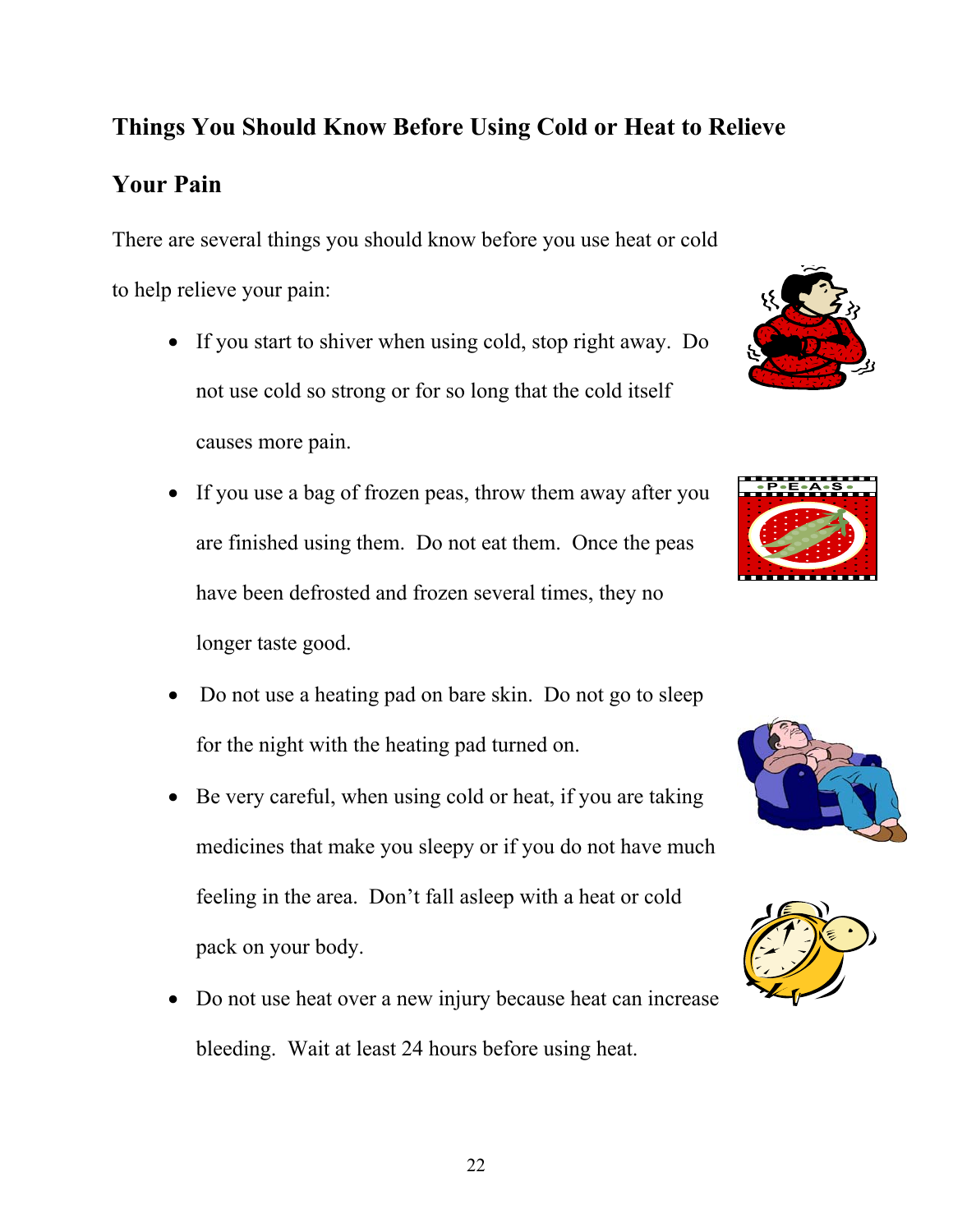- Stay away from heat or cold if you are getting radiation therapy. Wait 6 months after therapy has ended before using heat or cold to relieve your pain.
- If you are getting chemotherapy, check with your doctor before using a cold pack.
- Do not use heat or cold over any area where your blood circulation or feeling is poor.
- Do not use heat or cold application for more than 10 to 15 minutes at a time.

If you have questions or concerns about how to use heat or cold to relieve your pain, speak with your doctor or nurse case manager.





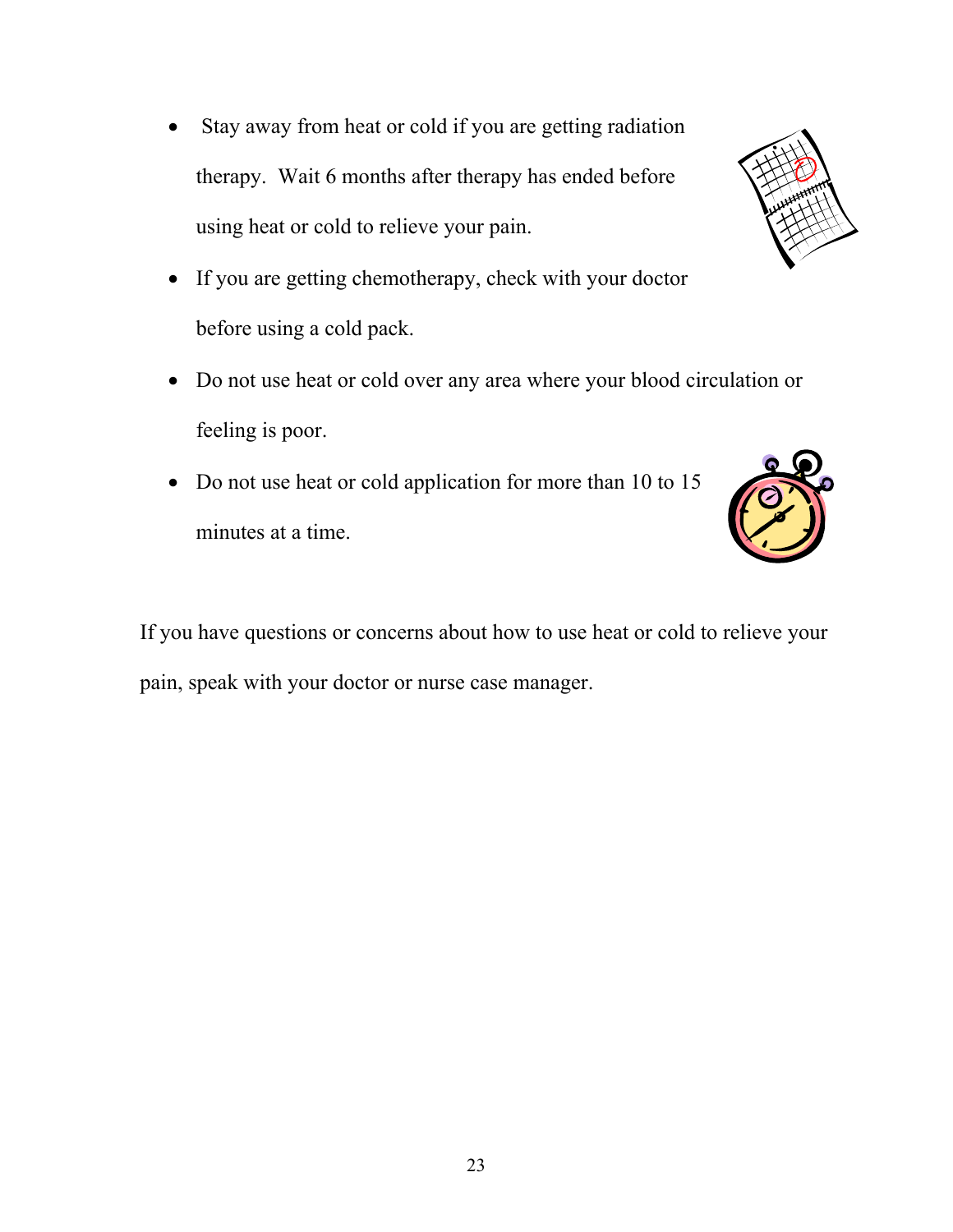# **Emotional Support and Counseling**

When you feel anxious or depressed, your pain may seem worse. Pain is sometimes compared to a big black hole where you can lose yourself and have negative feelings like being scared, alone, and sad. Pain can cause you to feel worried, depressed, or easily discouraged. Some men feel hopeless or helpless. Other men may feel embarrassed, inadequate, or angry, frightened, isolated, or frantic. These are normal feelings. There are things you can do to make yourself feel better. If you experience these feelings, ask for help. Your doctor or nurse case manager should attend to your pain and these feelings.

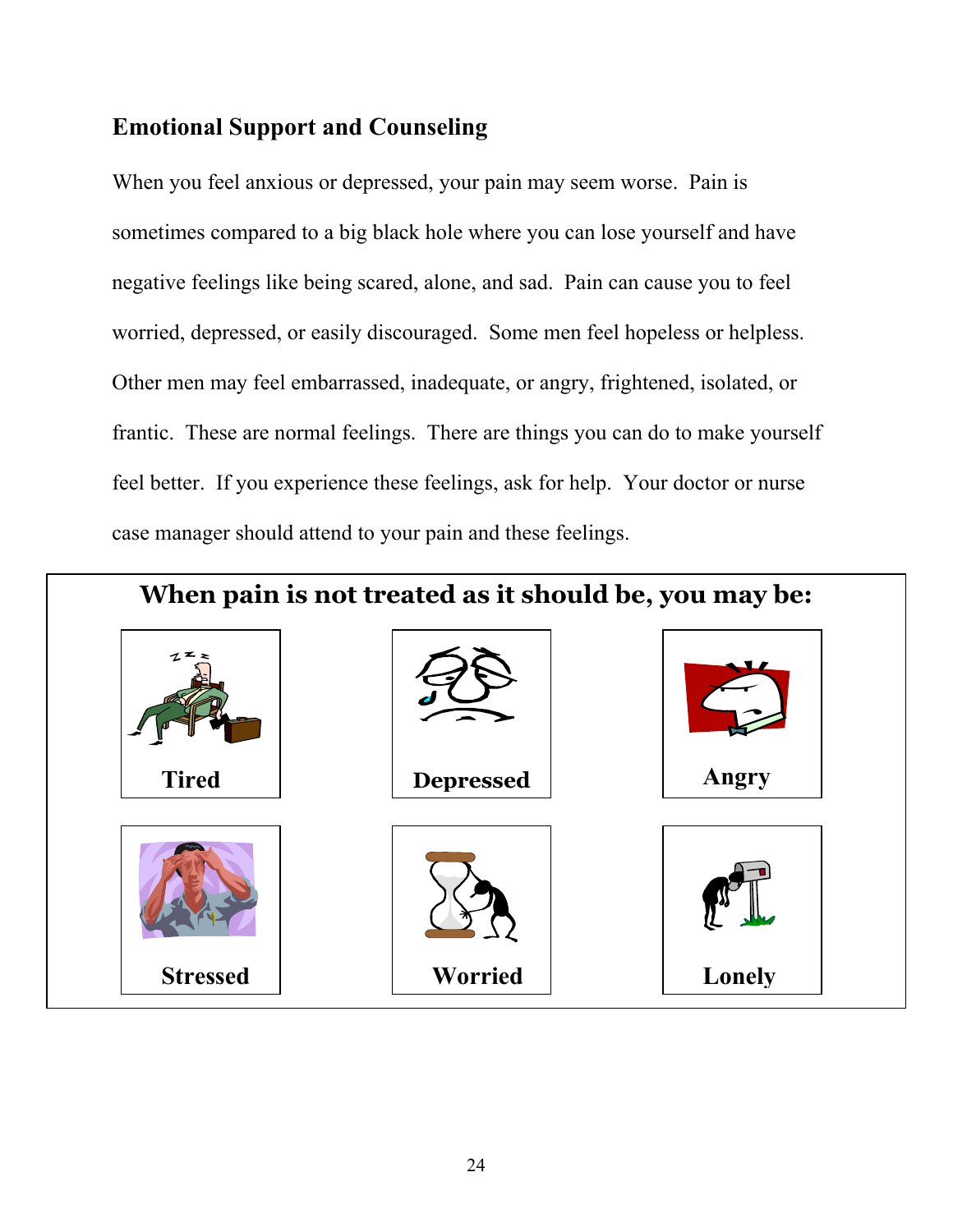#### **Finding Support**

It is important for you to try to talk about your feelings with someone you feel comfortable with – doctors, nurse case manager, family or friends, a member of the clergy, or other men with prostate cancer. You may also wish to talk to a counselor. Your doctor or nurse case manager may be able to help you find a counselor who is trained to help men with cancer.



You may also want to join a support group with other men who have prostate cancer. Free support groups for cancer patients and their families are available throughout the state of California. Support groups can help you improve the quality of your life as well as help you cope with your cancer.

Support groups come in many different forms. Some cancer support groups are like classes with a leader who gives information to you and others ask you to share your thoughts and feelings. Some programs also allow you to speak one-on-one with a cancer survivor. It doesn't matter which type of group you choose to attend, they are all an important source of support.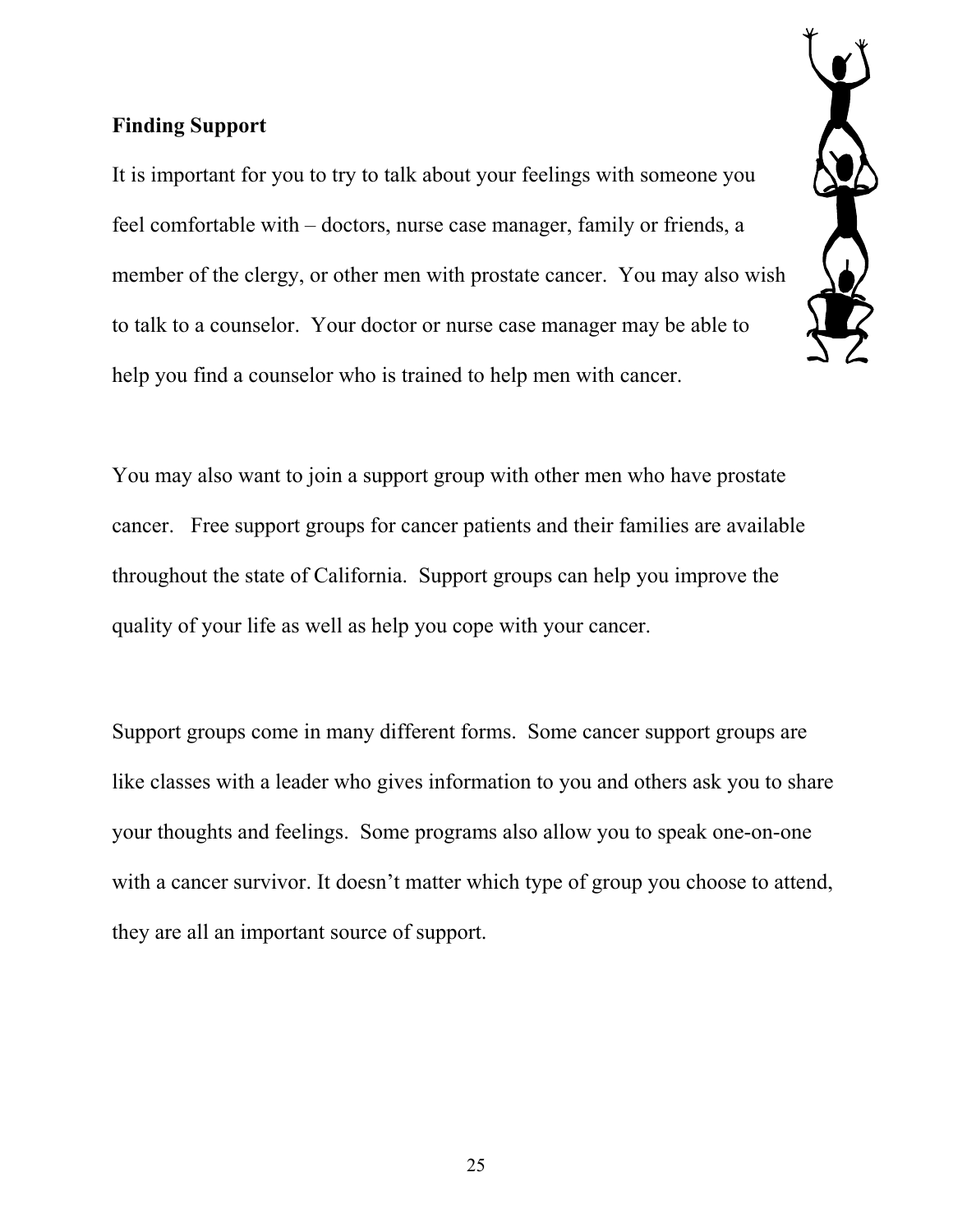If you would like more information or would like to join a support group speak with your doctor or nurse case manager. Your nurse case manager can be reached at 1-800-409-8252.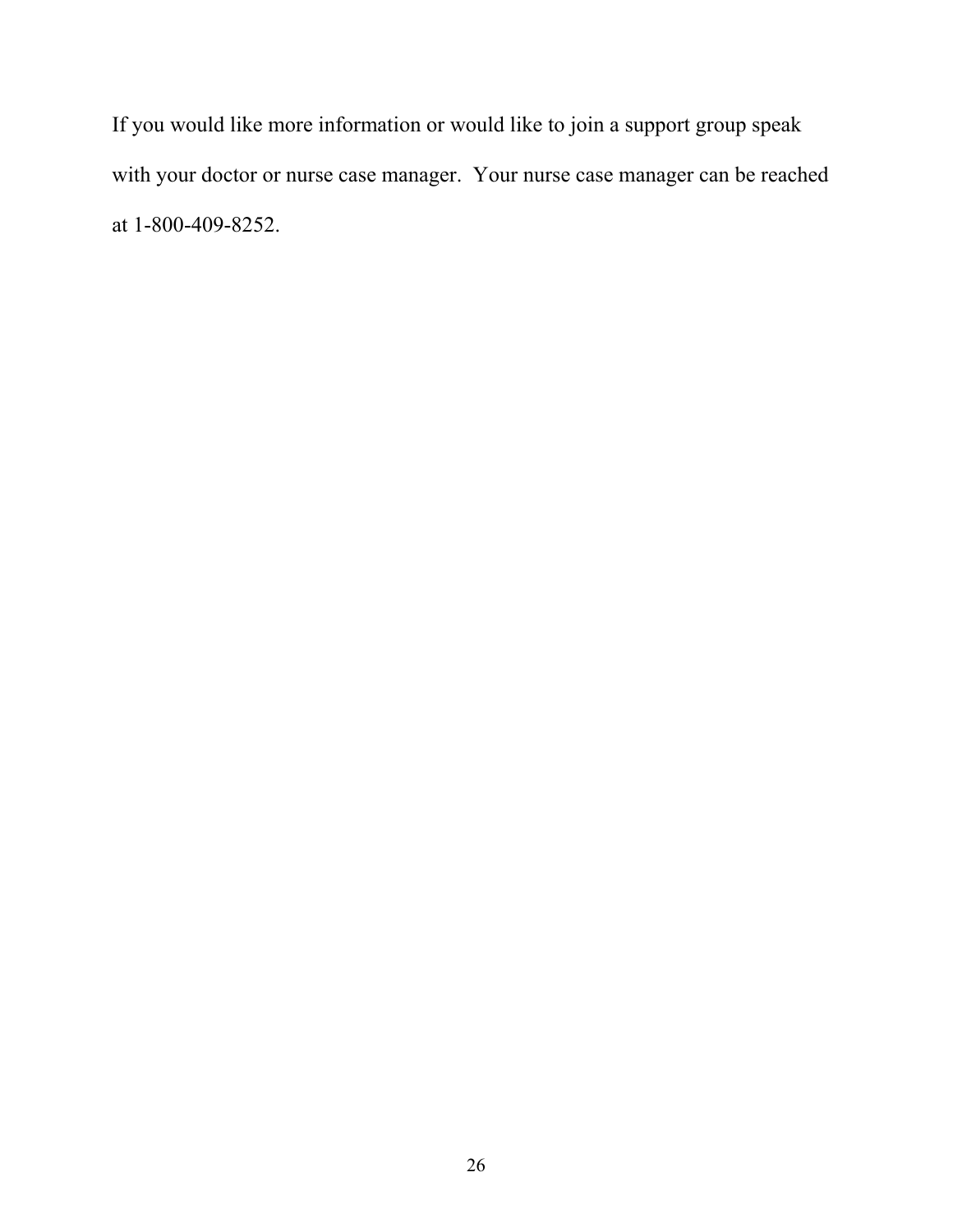#### **Alternative Medicines**

Many men with prostate cancer have turned to alternative medicine or nonprescription medicine as a means of controlling their pain. If you use a traditional healer and take herbal or **homeopathic** (natural matter used in small amounts to make you health) remedies, it is important to talk to your doctor about this. Some herbs and homeopathic medicines can make you feel worse when used with pain medicines given to you by your doctor. You want to make sure that these treatments will not work against the treatment you and your doctor have planned for your prostate cancer.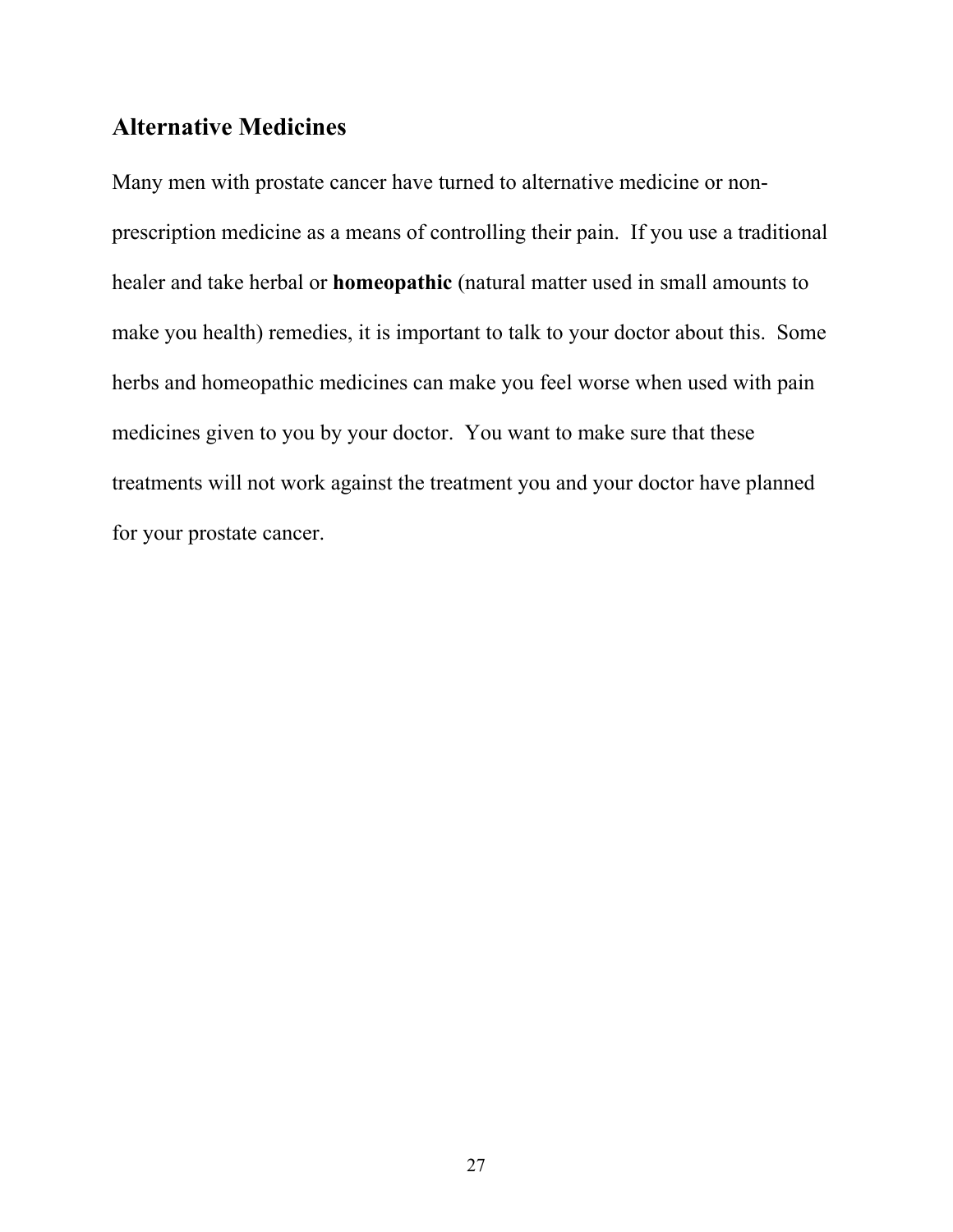# **Things You Should Remember About Managing Your Pain Without Medicine**

Here are some things to think about before you try relieving your pain without medicine:

- Learn which methods work for you. Try using a non-medicine method along with your medicine. For example, you might use relaxation to lessen lower your stress level at the same time you take your medicine.
- Know yourself and what you can do. The key is not to do too much and cause more pain. When you are rested, you can try a method that takes more of your attention and energy. If you are tired, use a method that is not as hard for you to do. For example, try distraction when you are rested. Use hot or cold packs when you are tired.
- Be open-minded and keep trying. Keep a record of what makes you feel better and what doesn't help you.
- Try each method more than once. If it doesn't work the first time, try it a few more times before you decide it is not helping you.
- Pain is an important sign that something is wrong in your body. Remember to report any new pain problems to your doctor or nurse case manager. Don't try and treat your pain on your own. Your doctor and nurse case manager are here to help you.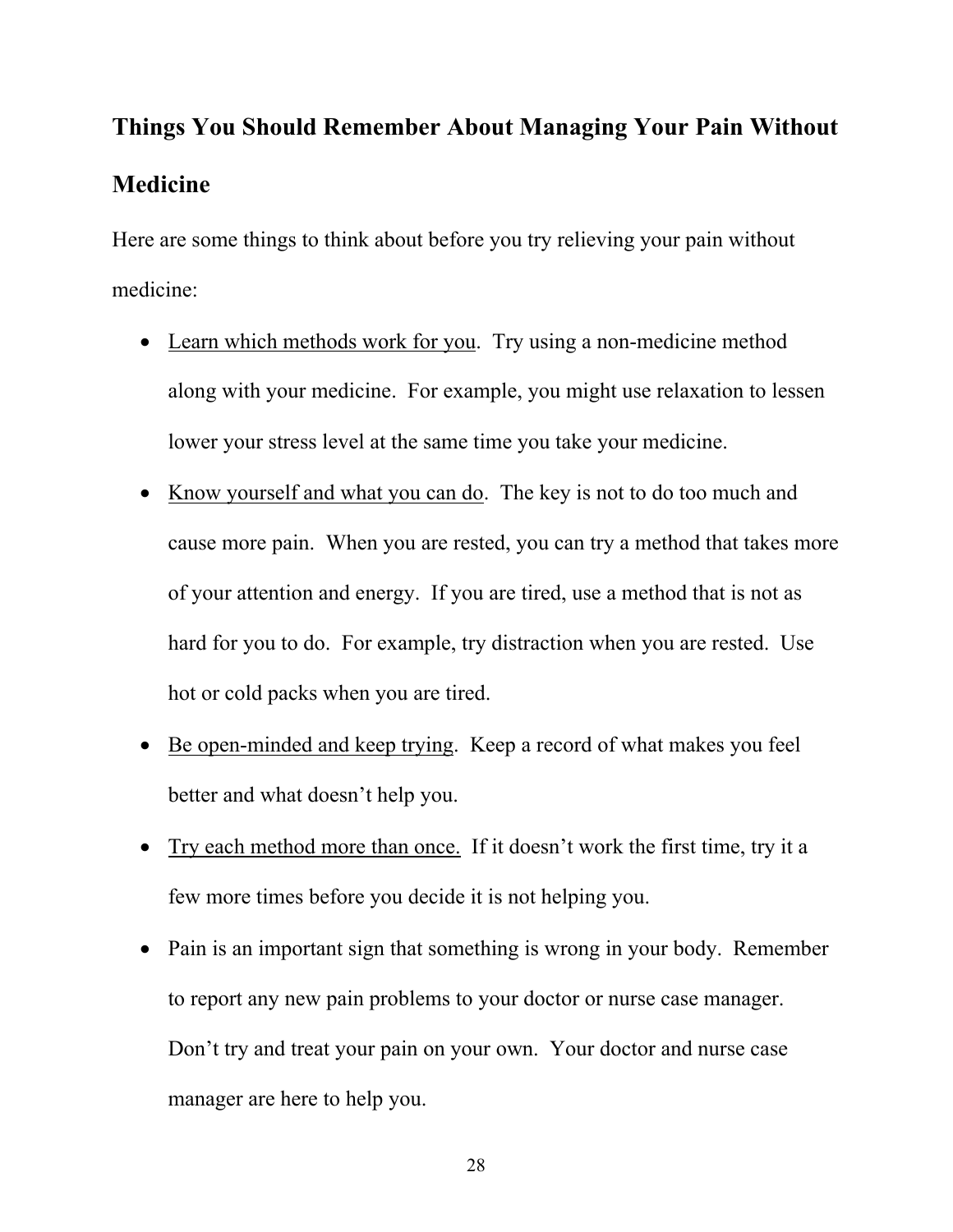• Remember, pain can be controlled when you and your doctor work together as a team and you are the important part of that team.

| <b>Your Pain Control Team</b>                                                  |                |  |  |  |  |  |  |
|--------------------------------------------------------------------------------|----------------|--|--|--|--|--|--|
| Doctor's Name                                                                  |                |  |  |  |  |  |  |
| Doctor's office phone number                                                   |                |  |  |  |  |  |  |
| Phone number where you can reach your<br>doctor in the evening or on weekends. |                |  |  |  |  |  |  |
| <b>Nurse Case Manager's Name</b>                                               |                |  |  |  |  |  |  |
| <b>Nurse Case Manager's phone number</b>                                       | 1-800-409-8252 |  |  |  |  |  |  |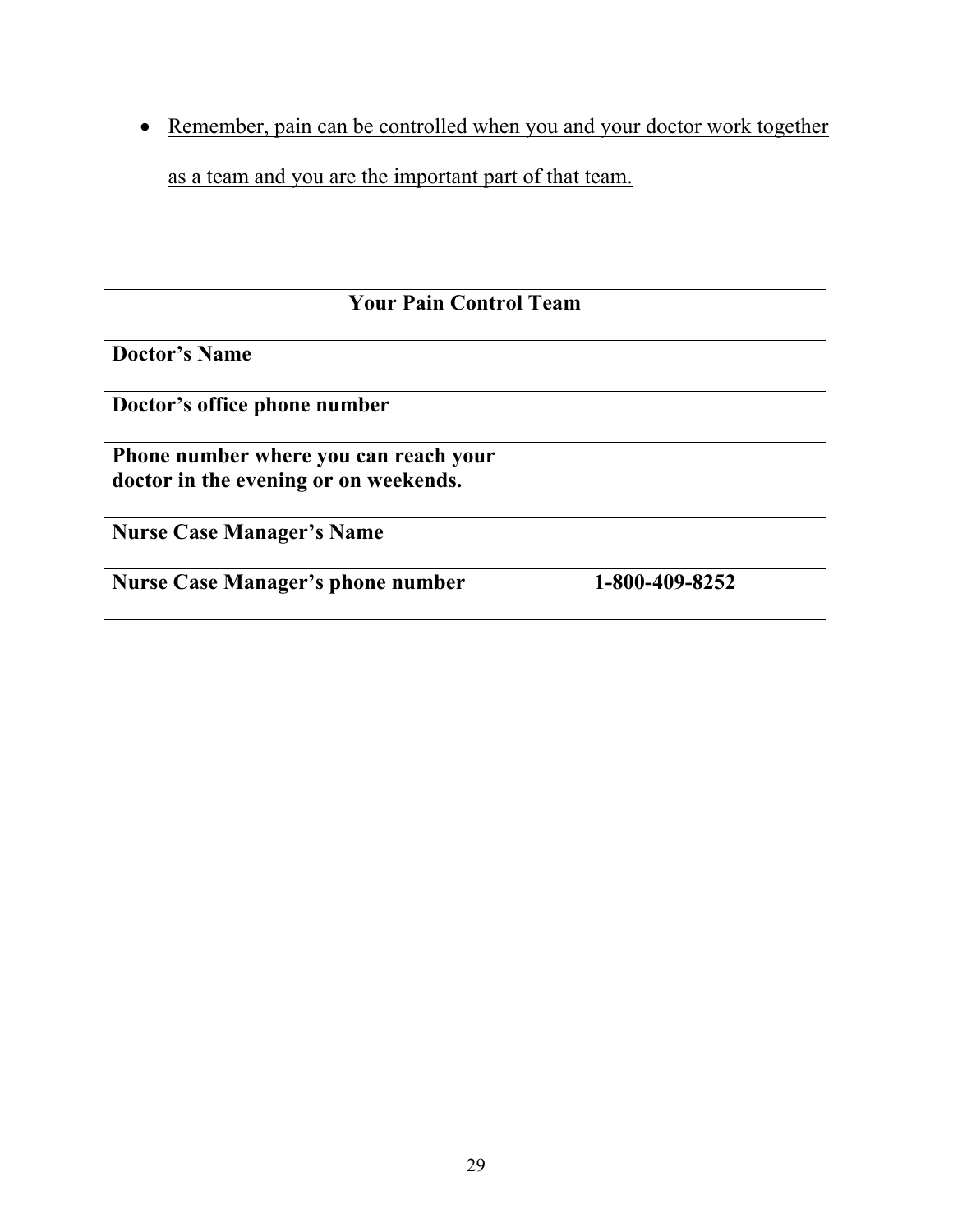# **Record of Non-Medicine Methods Used For Pain Relief**

You can use a chart like this to rate your pain and to keep a record of how well your non-medicine method is working. Write the information in the chart. Use the pain intensity scale to rate your pain before and after you take use the relaxation method.

| Pain Intensity Scale |                                  |                                       |                            |                |   |                |                                                 |   |            |  |
|----------------------|----------------------------------|---------------------------------------|----------------------------|----------------|---|----------------|-------------------------------------------------|---|------------|--|
| $\boldsymbol{0}$     | $\overline{1}$<br>$\overline{2}$ | $\overline{\mathbf{3}}$               | $\overline{4}$             | $\overline{5}$ | 6 | $\overline{7}$ | $\overline{8}$                                  | 9 | 10         |  |
| No Pain              |                                  |                                       |                            |                |   |                |                                                 |   | Worst Pain |  |
|                      |                                  |                                       |                            |                |   |                |                                                 |   | You Can    |  |
|                      |                                  |                                       |                            |                |   |                |                                                 |   | Think Of   |  |
| <b>Date</b>          | <b>Time</b>                      | Pain<br><b>Scale</b><br><b>Rating</b> | <b>Non-Medicine Method</b> |                |   |                | <b>Other Pain Relief</b><br><b>Methods Used</b> |   |            |  |
|                      |                                  |                                       |                            |                |   |                |                                                 |   |            |  |
| June 6<br>(example)  | 8 am                             | $\overline{4}$                        | Distraction                |                |   |                | None                                            |   |            |  |
|                      |                                  |                                       |                            |                |   |                |                                                 |   |            |  |
|                      |                                  |                                       |                            |                |   |                |                                                 |   |            |  |
|                      |                                  |                                       |                            |                |   |                |                                                 |   |            |  |
|                      |                                  |                                       |                            |                |   |                |                                                 |   |            |  |
|                      |                                  |                                       |                            |                |   |                |                                                 |   |            |  |
|                      |                                  |                                       |                            |                |   |                |                                                 |   |            |  |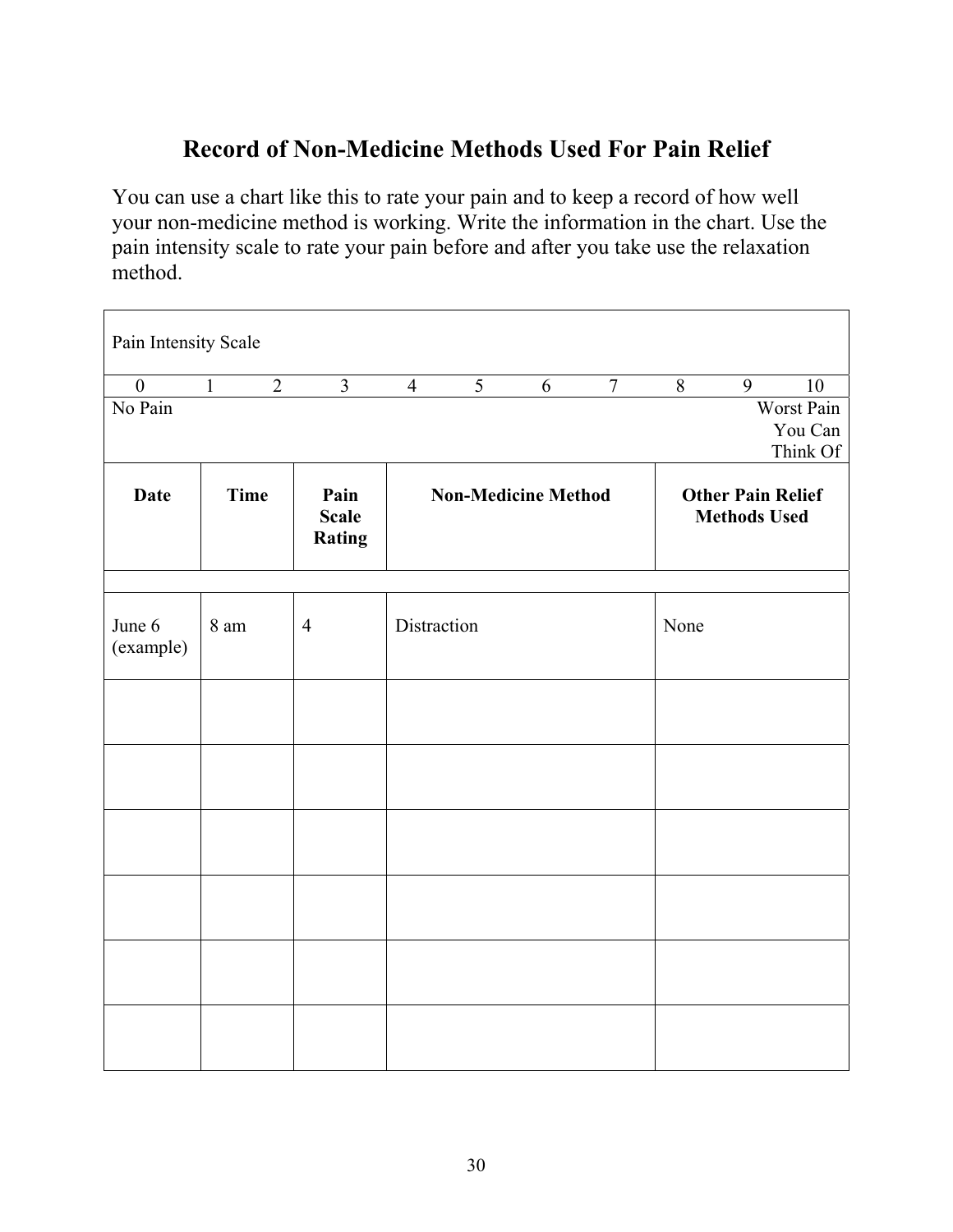#### **What Have I Learned?**

In this booklet, you learned about different ways to relieve your pain without medicine. You learned:

- How to manage your pain without medicine
- Ways to manage your pain without medicine.

If you have any questions, please talk to your doctor or nurse case manager. It is important that you know how to manage your pain. This knowledge will help you take better care of yourself and feel more in control so that you are not kept from doing the things that you want to do. Remember you want to control your pain so that it does not control you.